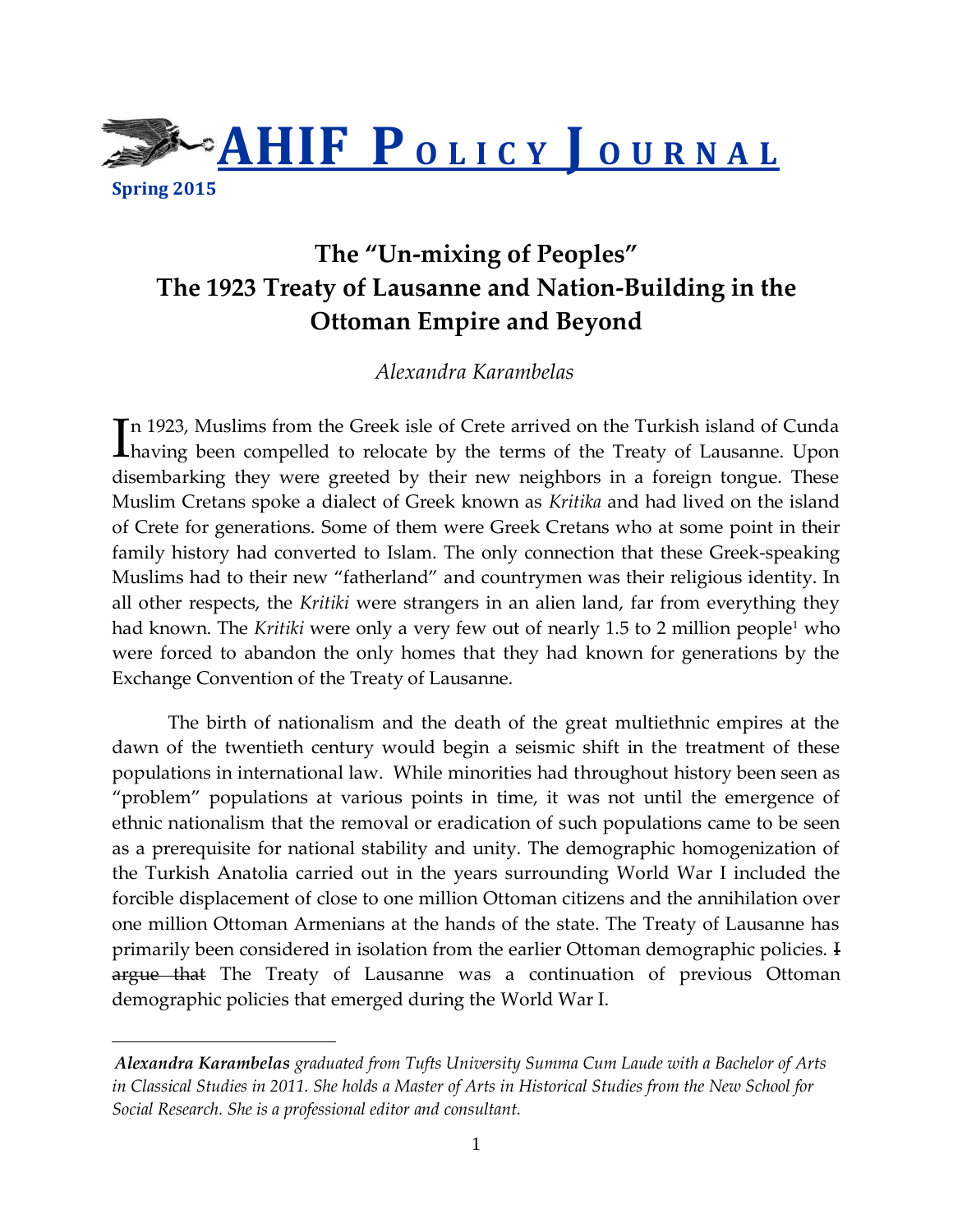## **The Historiography on the Exchange Convention of the Treaty of Lausanne**

While much has been written on the emergence of modern Turkey and the Armenian genocide, comparatively little has been written about the Treaty of Lausanne itself. Having been severely overshadowed by its European counterpart, the Treaty of Versailles, the historiography of the Lausanne Treaty in English is relatively sparse. The body of English language scholarship on the exchange is also relatively small, although there have been signs of a renewed interest in the subject in recent years.

The majority of the existing scholarship focuses on those issues discussed at Lausanne that were of the greatest importance to the primary western parties involved. This focus is reflected in two of the major works in English on the Lausanne Conference, Briton Busch's *Mudros to Lausanne: Britain's Frontier in West Asia 1918-1932* and Harry Howard's *Turkey, the Straits, and U.S. Policy*, both of which were published in the mid-1970s.<sup>2</sup> While Busch's is one of the most widely cited works on the Lausanne conference, he analyzes the entire conference and diplomatic process through the lens of Britain's Eastern Policy. Busch makes only one minor reference to the Exchange Convention. Similarly, Howard considers the entirety of the negotiations with reference to American interests and the question of the Straits and neglects to mention the Exchange Convention entirely. In a particularly well known essay on the diplomatic history of the early Turkish Republic, Roderic Davison mentions the exchange only in a single sentence at the end of his essay without even a footnote.<sup>3</sup>

Although the early historiography of the exchange might not be quite as problematic as that of the Armenian genocide, it is certainly not without its flaws. For many years, both Turkish and Greek historiography was plagued by overzealous nationalism and a steadfast belief that their own side's suffering far outweighed that of the other. It is undeniable that atrocities were committed by both Greeks and Turks, but many of these nationalistic narratives significantly downplay or attempt to justify the actions committed by their own "side."

Additionally, up until very recently, what has been written in English on the exchange is mostly from a Greek or philhellene perspective. This is partly due to the fact that there has been a long tradition of philhellenic scholarship in the West and partly because of the sheer amount work on the Lausanne exchange that was produced in Greece and by Greek scholars. In the Greek nationalist historiography the Lausanne exchange was the final, tragic culmination of the Asia Minor Catastrophe. Reflecting this strain of historical Hellenism, Douglas Dakin, writing in the late 1960s, describes Greece's reaction to the tragedy using the prevalent rhetoric of the time, "But for Greece, as on all occasions, bore her cross bravely. She gathered in her children, not by conquering the soil on which they had labored for centuries, but by receiving them—a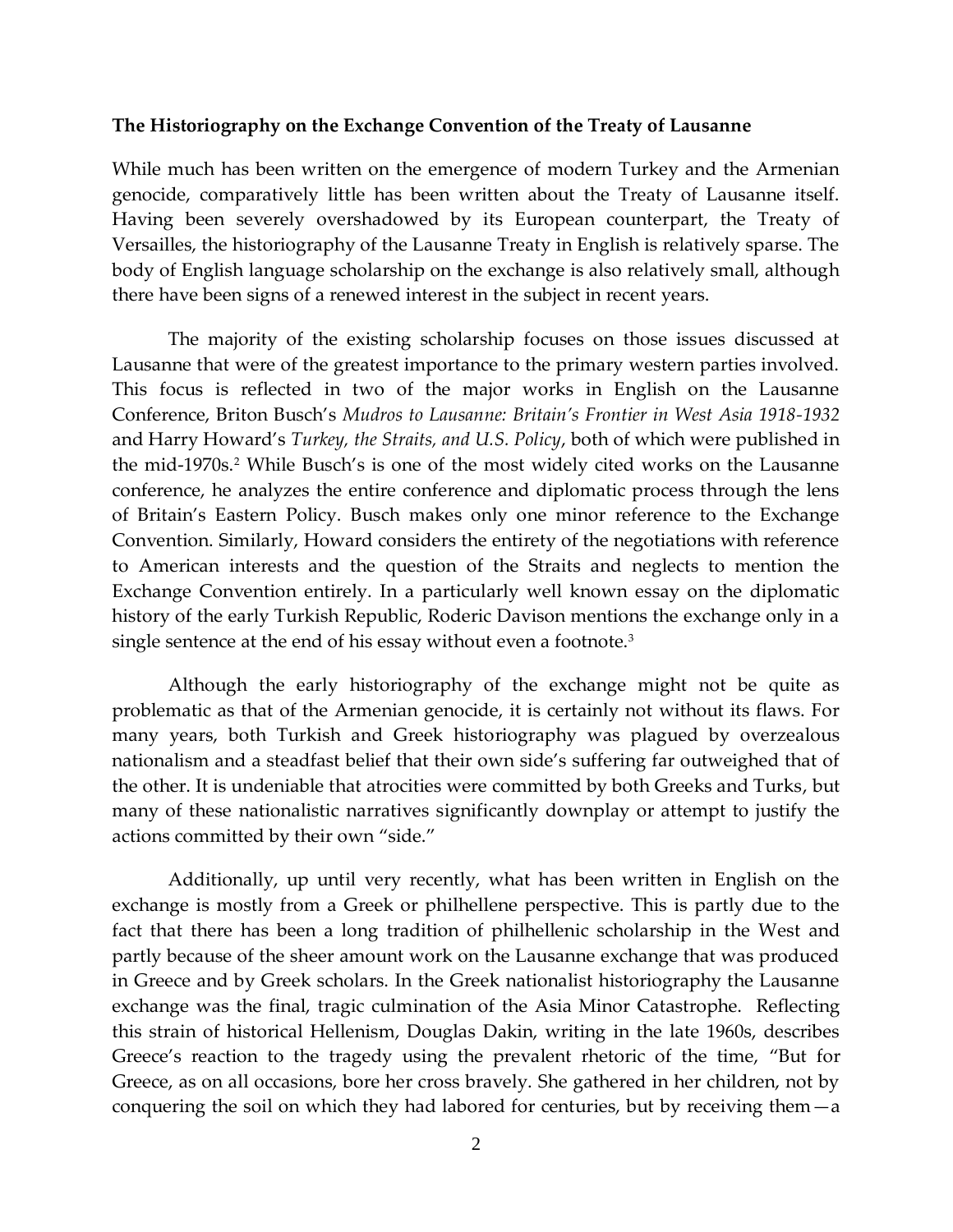million or more—within the existing Greek homeland. No nation has ever achieved so much as Greece on this occasion.<sup>4</sup>

In many works following this nationalist narrative, the refugees themselves are lost. In the grand narrative of Greece's tragic fall in Asia Minor, the affected individuals came to represent the suffering of Greece as a whole. As a result, many of these studies neglect the problems that the refugees from Asia Minor encountered upon their arrival in Greece. It was assumed, particularly by British and American historians, that the Greeks of Asia Minor were ethnically and culturally the same as their mainland counterparts and so would be quickly assimilated into the social and political culture of their "Motherland."<sup>5</sup>

The events of 1919-1923 were viewed in the Turkish nationalist historiography as part of the narrative of Turkey's triumphant War of Independence and the birth of modern Turkey. By comparison the Greek historiography emphasized the remembrance of the exchange as a dramatic turning point in Greek history. In the Turkish historiography, the exchange itself is subsumed by the master narrative of the Turkish nationalist struggle for statehood, often being relegated to little more than a footnote.<sup>6</sup> The Greek invasion of Izmir (Smyrna), the victorious campaign to regain Turkey from the foreign occupiers, and the diplomatic triumphs of the Lausanne Treaty were the center pieces of the Turkish narrative. This tendency was not only historiographical but cultural as well. In a study of 290 randomly selected novels and 60 volumes of short stories published between 1923 and 1980, Hercules Millas found that references to the exchange were very few and almost always indirect.<sup>7</sup> It was not until the 1980s and 1990s that Turkish scholars began to critically address the issue of the exchange of populations.<sup>8</sup>

The most detailed study from the Greek perspective is Dimitri Pentzopoulos' *The Balkan Exchange of Minorities and its Impact on Greece*. <sup>9</sup> Pentzopoulos, a former Greek diplomat, wrote the book in 1962 shortly before his death. Although not all of his conclusions are sound and his work can be criticized for its bureaucratic bias, Pentzopoulos' book cannot be dismissed as merely a work of nationalistic rhetoric. In fact, his work was one of the very few of its era to take a truly scholarly rather than a purely nationalistic approach to the subject of the exchange.<sup>10</sup> Due to its immensely detailed analysis of Greek, American, British, and League of Nations diplomatic archival material, it remains an invaluable reference on the population exchange to this day. Also significant is the fact that since 1962, there has yet to be published a work on the negotiation of the exchange that reaches Pentzopoulos' level of comprehensiveness or detail.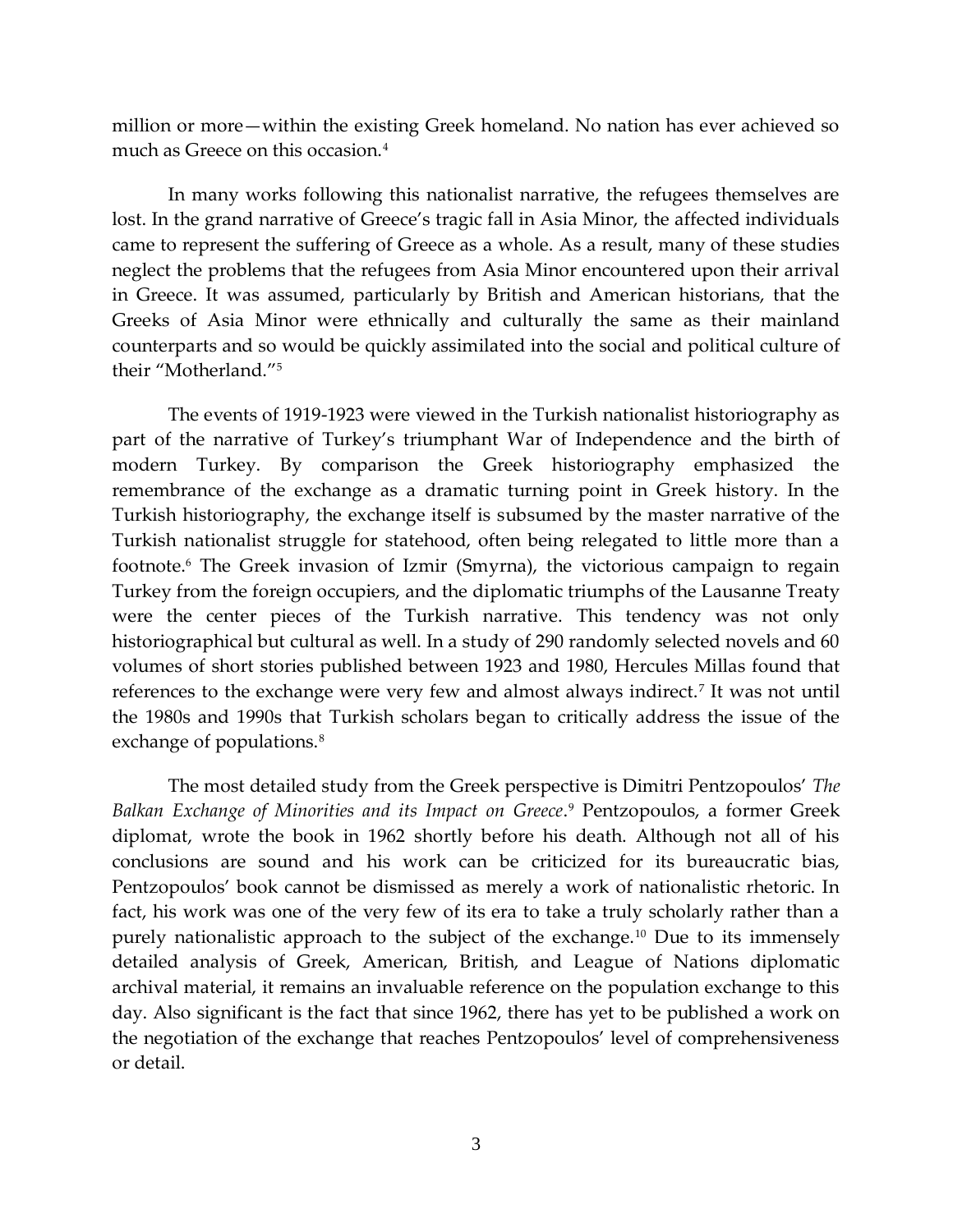When discussing the historiography of the troubled relationship between Greece and Turkey in Asia Minor, it is impossible not to mention Arnold Toynbee's *The Western Question in Greece and Turkey: A Study in the Contact of Civilizations* published in 1922.<sup>11</sup> This book features a mixture of first hand reporting and historical analysis. It was written in part as a rejection of the sort of Romantic philhellenism which identified modern Greece with classical antiquity (or rather, a westernized perception of classical antiquity) and thus assumed that the political and military culture of modern Greece would align with contemporary notions of "occidental" civilization rather than eastern culture.<sup>12</sup>

Although Toynbee arguably succumbs to a similar strain of cultural determinism that he is arguing against in *The Western Question*, but his book was progressive for its time. Written during the negotiations of the Lausanne Treaty, Toynbee denounced both the Turkish and Greek atrocities. At a time when nearly all of the scholarship concerning relations between the Turks and Christian minorities was suffused with nationalistic zeal or driven by a desire to prove the total innocence of one party and the unrelenting evil of the other, Toynbee's work stands in rather stark contrast. This is not to say that his work is without deep problems but it is perhaps telling that Toynbee and *The Western Question* in particular have been denounced by both Turkish and Greek writers<sup>13</sup>

Beginning in the late 1980s there was a second wave of scholarship in English on the Exchange which focused more on the communities and individuals who endured the exchange rather than the diplomats and policy makers who instituted it. This new scholarship has consisted mostly of journal articles and essays in edited volumes. Two of the most notable exceptions are Renee Hirschon's *Heirs to the Greek Catastrophe: The Social Life of Asia Minor Refugees in Piraeus* published in 1989 and Onur Yıldırım's *Diplomacy and Displacement: Reconsidering the Turco-Greek Exchange of Populations* published in 2006.<sup>14</sup>

Yıldırım's book is an example of another trend in the recent scholarship on the exchange: "post-nationalist" scholarship. Both Turkish and non-Turkish authors reject the nationalistic narratives put forth by some earlier historians. One of the most powerful contributions of Yıldırım's work is his critique of the earlier Turkish, Greek, and English historiographies.

The existing literature on the Treaty of Lausanne is focused on the Treaty in isolation rather than as part of the larger Ottoman context. Most literature on the subject tends to focus on the period right before the Treaty of Lausanne, such as the Armenian Genocide and the Ottoman Empire in the World War I, or right after the Lausanne Conference, such as Ataturk and the emergence of modern Turkey. In both cases, the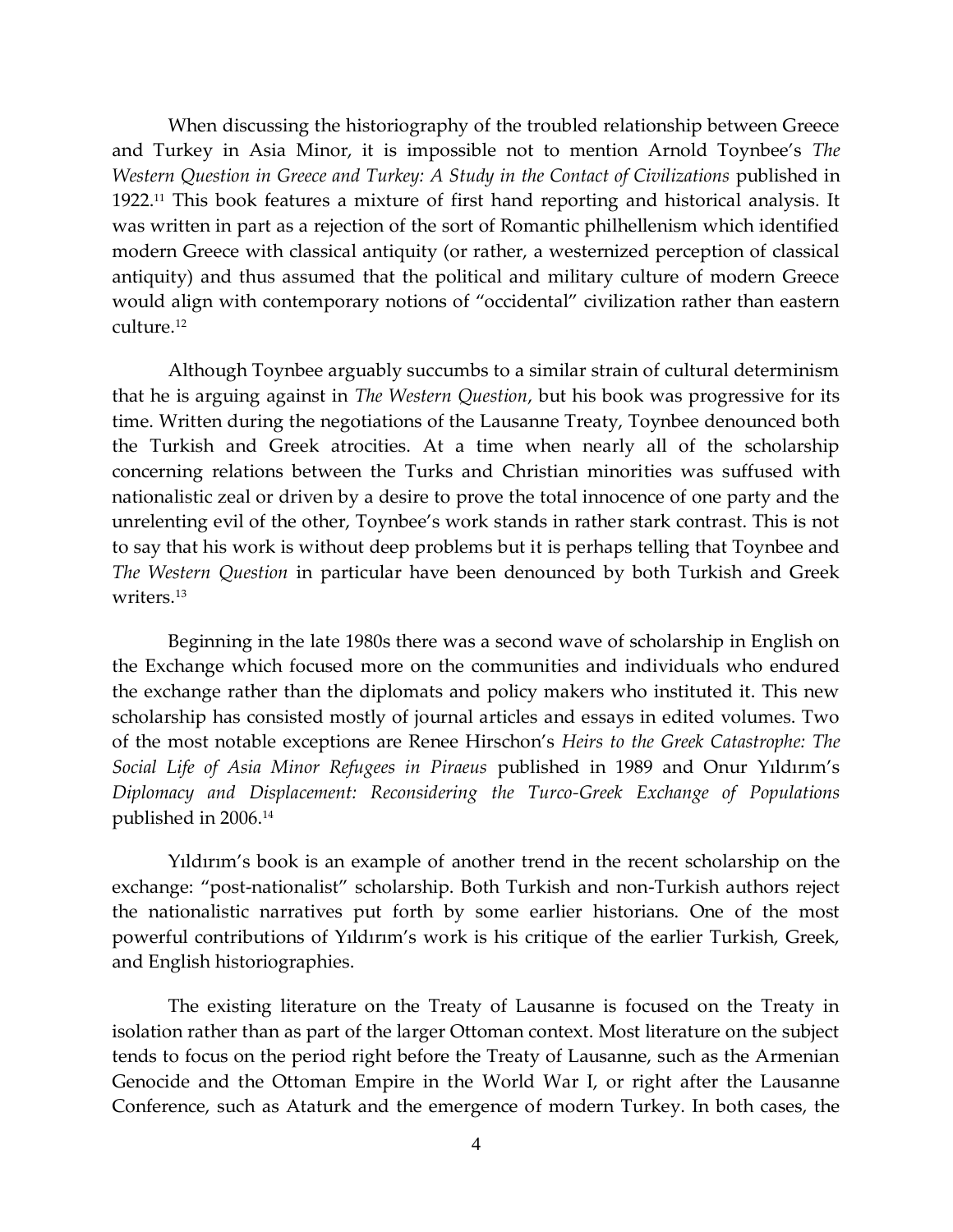Lausanne Treaty is often relegated to little more than a footnote or epilogue mention, despite the fact that Lausanne shaped the demographic face of the Middle East and Aegean and that it continues to impact the geopolitics of the region to this day.

What has yet to be done in the current historiography is a close reading of the Exchange Convention and the placement of the Treaty of Lausanne within the broader context of imperial collapse and ascendant ethno-nationalism of the early twentieth century. Previous works have looked at the internal "cleansing" of Anatolia during the First World War and the Exchange Convention of the Treaty of Lausanne as distinct events. Neglected in such work is a clear continuity between the wartime practices of the Ottoman Empire and the aims of the Treaty of Lausanne.

#### **The Road to Lausanne**

The 1920 Treaty of Sevres, which was the original treaty ending the World War I between the Entente Powers and the Ottoman Empire, would have essentially dismembered the entire Empire amongst the Great Powers. In order to enforce the terms of the Treaty of Sevres, the British government backed a Greek military occupation of Izmir (Smyrna) and subsequent armed action in Anatolia. The terms of the treaty combined with the Greek military action, which was seen by the Turkish nationalists as an invasion, eventually led to successful armed resistance by the Turkish National Movement headed by Mustafa Kemal.

While Turkish nationalism did not emerge as a fully-fledged ideology until after the end of World War I, it had its roots in the Committee for Union and Progress (CUP) era. The CUP formed during the 1908 Young Turk Revolution that ended Sultan Abdulhamid II's hold on absolute authority. The coup in 1913 led by the CUP eventually culminated in a single-party dictatorship headed by three men. The ruling triumvirate of the CUP consisted of Talât, as Minister of the Interior and later Grand Vizier, Enver, as Minister of Defense, and Cemal as the Minister of the Marine and Governor of Syria. The new government came to power just as various irredentist nationalisms, economic collapse, and war threatened to destroy the foundation of the multi-ethnic empire.

The nascent Ottoman-Turkic nationalism that became increasingly exclusive and ethnic in nature over the course of the CUP era informed CUP policies and ideology during World War I. It can be seen to varying degrees throughout the CUP's wartime policy as well as in the initial war aims of the state. By 1915, this ethno-nationalism was more clearly manifested in the demographic and economic policies of the CUP, which aimed at creating a homogenized Anatolia to serve as the heartland of a renewed state.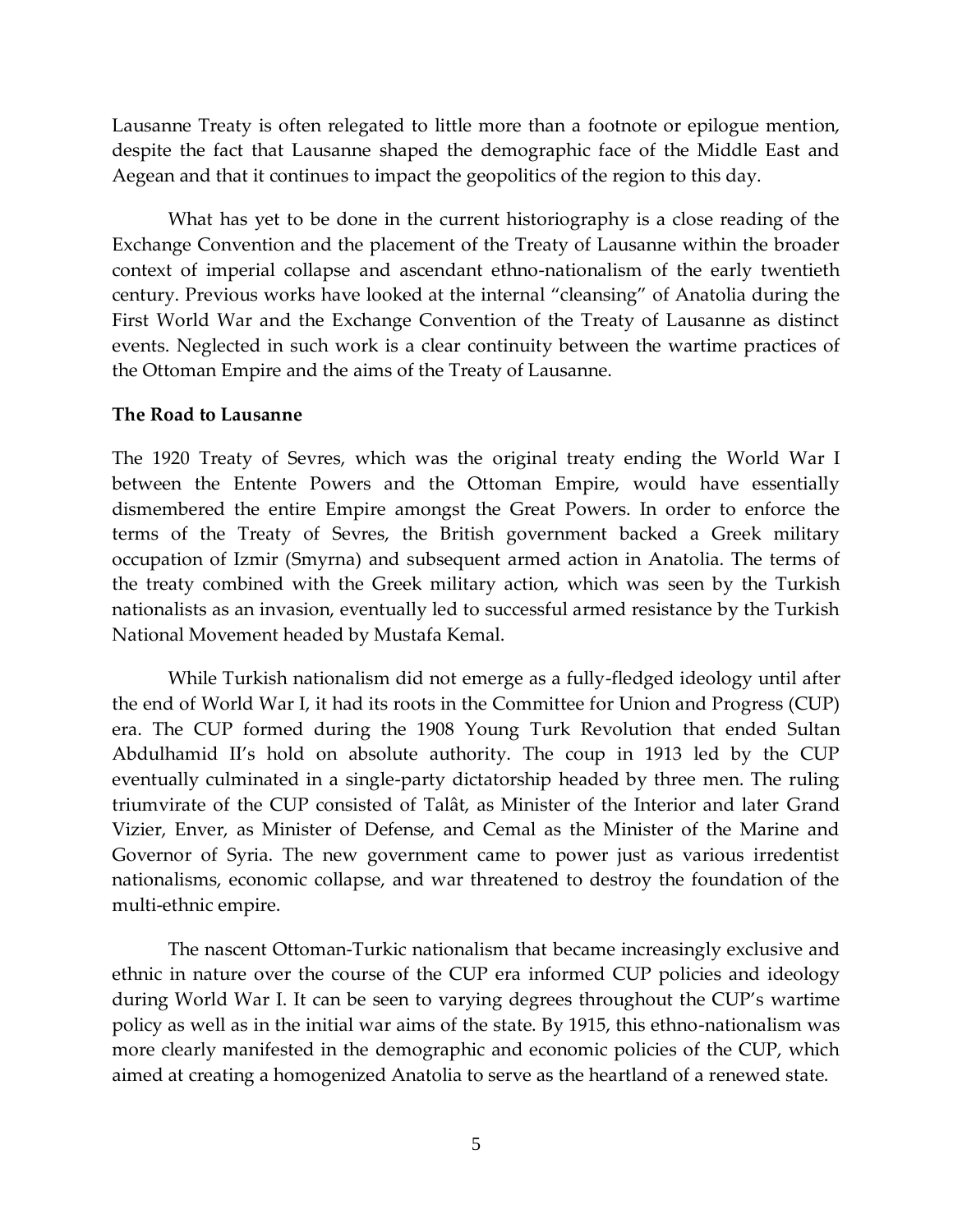### **War Aims: Reasserting Ottoman Independence and the Revival of the State**

The decision of the Ottoman Empire to enter into World War I was a momentous one which went against the Empire's traditional policy of avoiding conflicts that did not concern Ottoman territory.<sup>15</sup> The alliance with Germany was not a foregone conclusion. A pact with the Entente powers or even neutrality were each considered to be viable options by elements within the CUP cabinet as late as the summer of 1914.<sup>16</sup> Once the alliance with Germany had been made, the war aims of the CUP provide some insight into the state ideology.

Having allied itself with the only one of the Great Powers to have maintained a policy of relative non-intervention with regard to Ottoman domestic affairs, the state could free itself from the various forms of control that the other Powers had held over the Empire.<sup>17</sup> Victory would mean the dissolution of the Ottoman Public Debt Administration as well as the repeal of the Armenian reform plan.<sup>18</sup> The reform plan, along with the other agreements which had tied the Ottoman Empire to the Great Powers, was declared invalid on December 16, 1914.<sup>19</sup> In this way, the state eliminated the legal underpinnings for foreign intervention in its domestic affairs.

Beyond the basic aim of preventing future foreign intervention was the goal of creating a strong, centralized state that could withstand the tests that the Ottoman Empire had not in the pre-war years. The vision of nation revival mandated that the resultant Turkish state would be ethnically homogeneous. The CUP's wartime demographic policies furthered this drive toward homogeneity. The economic and property related policies of these years demonstrated a desire to create a new Muslim bourgeoisie. This new bourgeoisie would take the place of the expelled non-Muslims and provided the economic basis for a new, modernized Ottoman state. The demographic and economic policies were implemented along with the Armenian genocide and ethnic cleansing of other non-Turkish minorities. These polices embodied a vision of a more ethnically homogenous, modernized state in which groups that could not be assimilated had no place.

Several scholars have identified this process of homogenization with the process of nation-building. <sup>20</sup> Nesim Şeker characterized the deportation of the Armenians as a "radical shift in the management of ethnic conflict from an imperial tradition to one peculiar to nation-state formation."<sup>21</sup> While Sultan Abdülhamid had used repressive exemplary violence to control the Armenian population of the Empire in the 19<sup>th</sup> century, he had not considered the use of mass deportation to change the demographic face of Anatolia.<sup>22</sup> The aim of the CUP policies was not the suppression of a "problem" population within the existing state context, but rather the complete removal of the "problem" population and a revision of the status quo. The end goal of these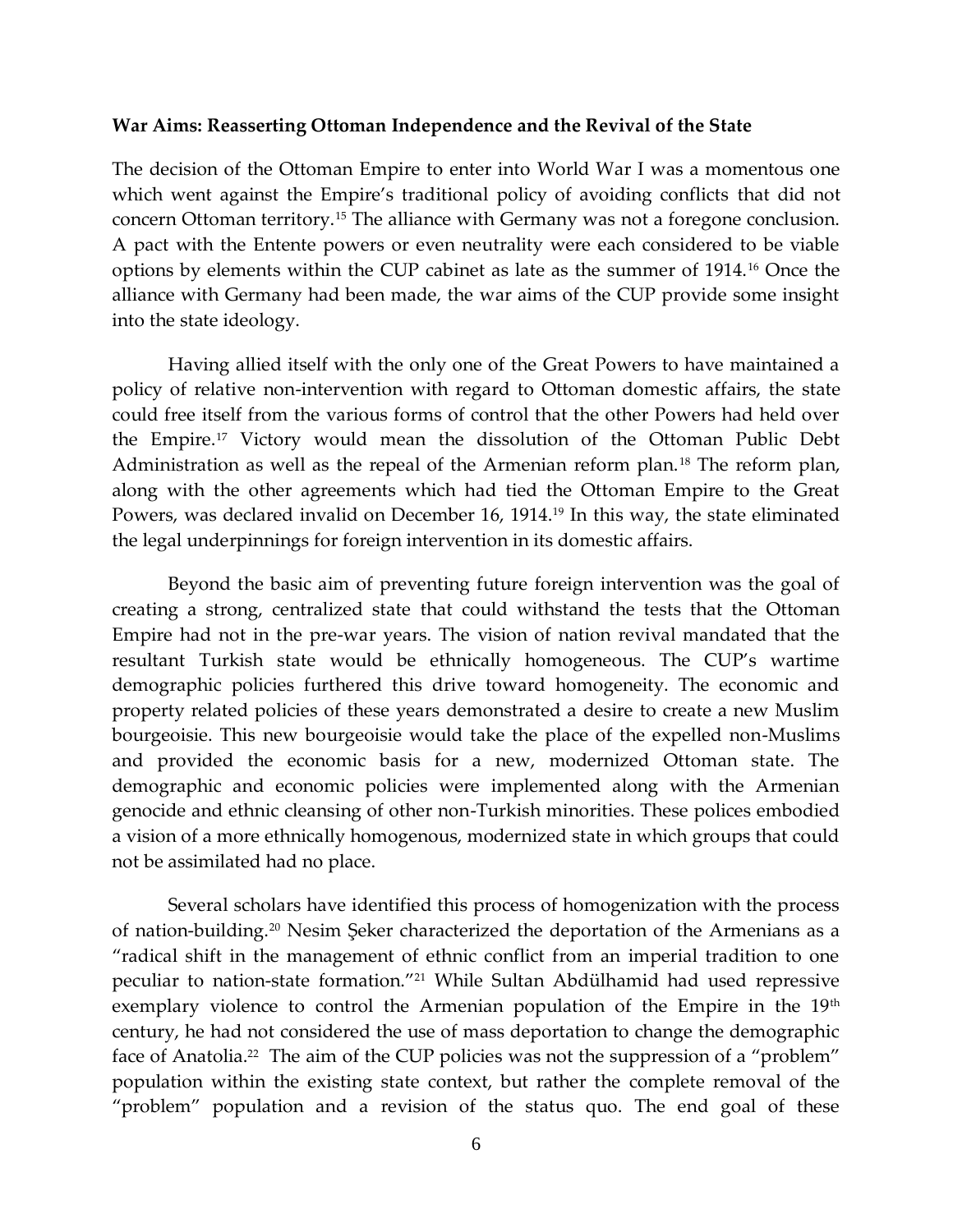demographic and economic policies was the establishment of a homogeneous state populated by Turks and assimilated non-Turkish Muslims. The enactment of these polices was only made possible by the elimination of the Armenian population from Anatolia. When viewed in this context, it is clear that ideology was not absent from the development of a policy of genocide.

Although the dispossession of the Armenian population was unprecedented in scale, this strategy was by no means completely new in the Ottoman Empire. In the wake of the Balkan War, some 130,000 Ottoman Greeks were expelled from the Aegean Islands, Thrace, and the western coast of Anatolia and made their way to the Greek mainland. These expulsions were precipitated by a number of factors, including Greece's role in the Balkan War, the demographic pressures caused by an influx of Muslim refugees, and the loss of Macedonia. Additionally, yet another war with Greece seemed ever more likely as the Empire and its former possession continued to dispute the status of the Aegean Islands. In addition to outright expulsions, official economic marginalization through the use of boycotts and attacks on Greek-owned business forced many Ottoman Greeks from the Empire before World War I. As with the wartime laws on abandoned property, the goal was to fill the places left by the Greeks with Muslim refugees, thus laying the foundation for a Turco-Muslim national economy.

## **The Lausanne Population Exchange**

The signing of the Exchange Convention served to legitimize and legalize the massive reconfiguration of the ethno-religious configuration of the Near East. It was the first of its kind in that no other formal exchange of populations had been officially compulsory. For the Turkish nationalists, the outcome of the conference was a continuation of the late Ottoman pursuit of national homogeneity. The official Turkish historiography contends that there is a definite and complete break between the fall of the Ottoman Empire and the birth of the Turkish Republic. In reality, there are multiple layers of continuity between the two states which tie them to one another. The founding of the Republic of Turkey cannot be considered without the context of the late Ottoman Empire. Indeed, it was the sweeping demographic and economic changes executed by the CUP triumvirate which allowed for the Turkish nation state to come into being.

Turkey was not the only nation which had a vested interest in seeing an exchange take place. There were multiple discussions and heated debates on many topics. These discussions and debates included the liquidation of personal and real property, which communities would be exchanged, and the definition of a "minority." The British and, perhaps more significantly, Greek delegations were silent on certain key issues. The question of whether the Lausanne exchange could be voluntary was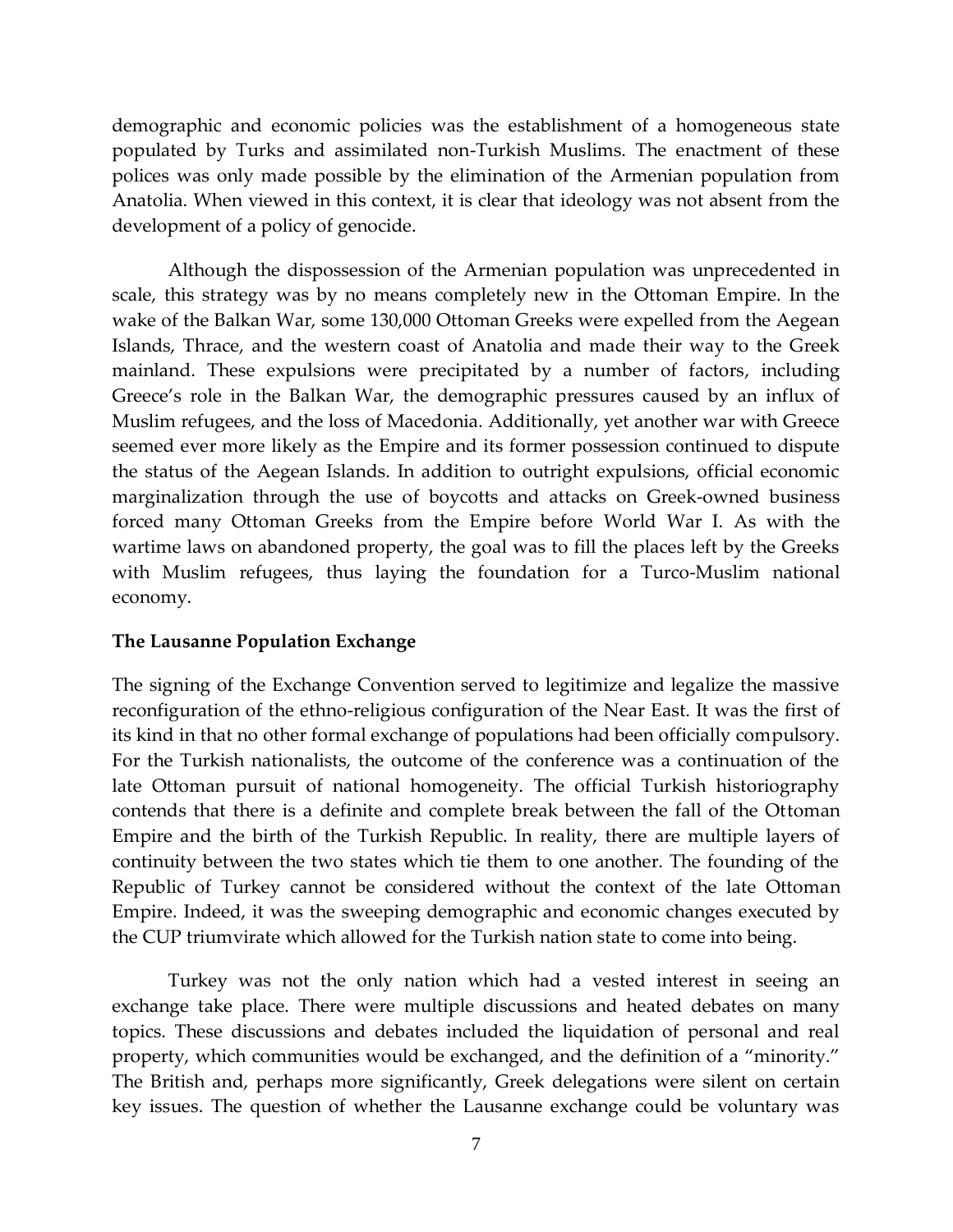only addressed superficially by the any of the delegations. This was despite the fact that there was recent precedent for a voluntary exchange in the Greco-Bulgarian exchange which had been part of a protocol in the 1919 Treaty of Neuilly-en-Seine.

The Greeks had much to lose, both strategically and historically, from the removal of the Greeks from Asia Minor. Eleftherios Venizelos, the former Prime Minster of Greece and the main representative of Greece at the Lausanne negotiations, readily agreed to the idea of relocation without any discussion of the right of repatriation. The reason why neither the question of repatriation nor any serious opposition to the compulsory nature of the exchange was raised was because both the Greek and Turkish representatives had come to Lausanne ready to agree to a mandatory exchange of populations. Great Britain and many of the other western nations who wished to see the "pacification of the Near East" also fully supported the idea of a swift and permanent exchange of populations.<sup>23</sup>

### **The Terms of the Population Exchange**

The Convention Concerning the Exchange of Greek-Turkish Populations was signed on January 30, 1923, six months before the general peace treaty of Lausanne was signed. The chief negotiators involved at the Lausanne Conference were Eleftherios Venizelos, former prime minister of Greece, İsmet İnönü from Turkey, and Lord George Curzon of Great Britain. Lord Curzon was to serve as mediator between the Greek and Turkish delegations. This convention mandated the compulsory exchange of "Turkish nationals of the Greek Orthodox religion established in Turkish territory and of Greek nationals of the Moslem religion established in Greek territory."<sup>24</sup> The "exchanged" communities consisted of approximately 1.1 million Greeks from Asia Minor and around 388,000 Muslims from Macedonia, mainland Greece, and the Greek islands in the Aegean.<sup>25</sup> The Greek inhabitants of Istanbul and the Muslims of Western Thrace were exempt from the exchange under Article II of the Exchange Convention. The implementation of the Exchange Convention was an arduous, contentious process which would not be declared "completed" until 1930 with the signing of the Convention of Commerce and Navigation and a Treaty of Friendship and Neutrality in Ankara on October 30, 1930.

For Turkey this task was the continuation of a process which began with the Balkan Wars. Just as Talât's laws on "abandoned" Armenian property had mandated that the immovable and movable property be transferred to new Muslim owners, the Exchange Convention called for the liquidation of the movable property of the emigrants and the use of abandoned residences for housing the new immigrants (Articles IX and X). It is also important to note that nearly 900,000 of the 1.1 million Greeks that were required to move had already fled to Greece during the First World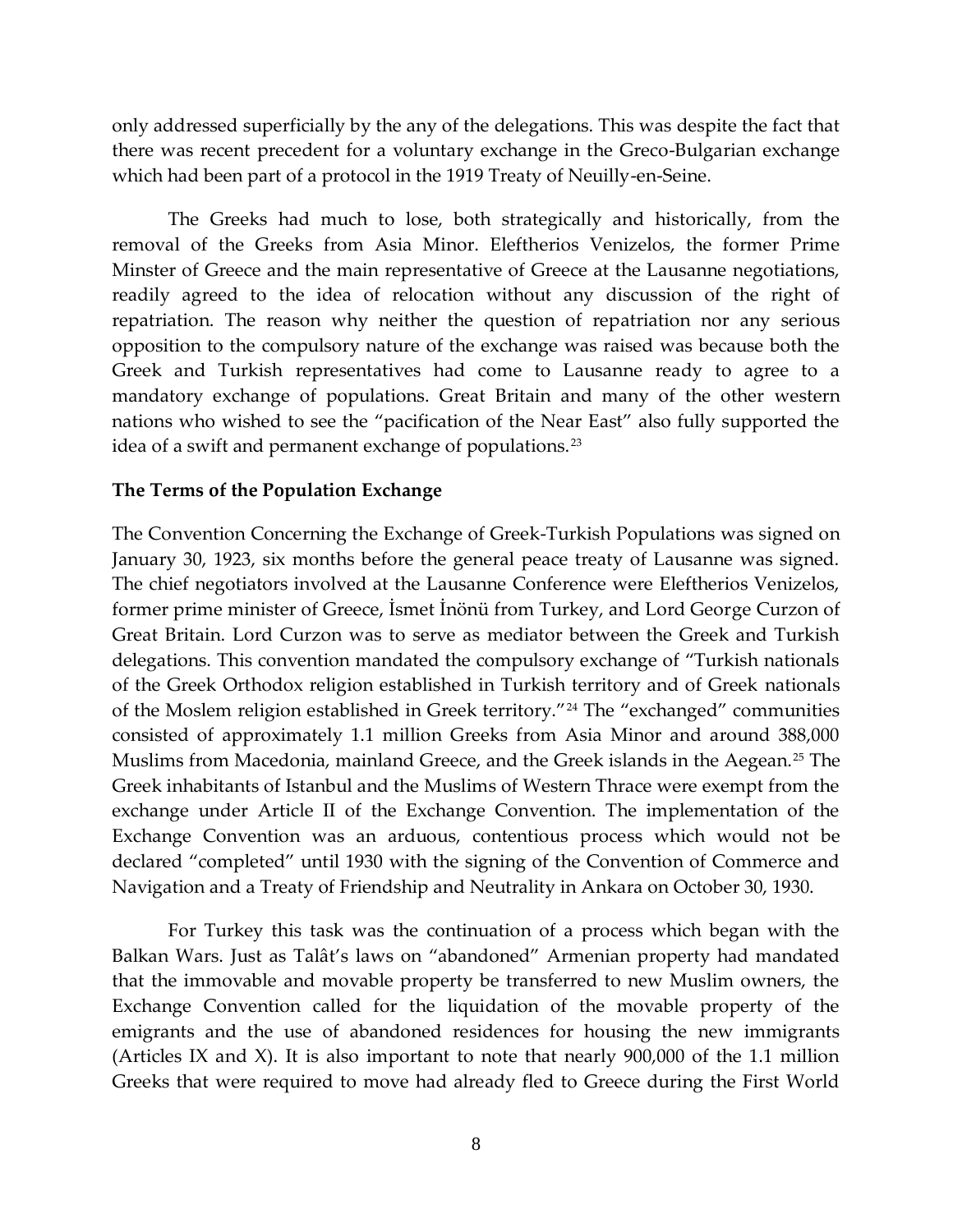War and the Turkish war for independence or earlier during the deportations and persecutions which followed the Balkan Wars.

Due to the fact that the majority of the exchangeable Greeks had already fled Turkey before the treaty of Lausanne was signed, the negotiations of the exchange and the Exchange Convention have sometimes been depicted as a retroactive endorsement of an existing reality.<sup>26</sup> The Exchange Convention, however, was far more than the recognition of a *fait accompli*. All of the Greek Muslims and over 200,000 of the Ottoman Greeks had yet to be transferred upon the conclusion of the Treaty negotiations.<sup>27</sup> Moreover, it gave the deportations and movements that had taken place during the war the international legal legitimacy and established a legal regime to organize relief and resettlement efforts.<sup>28</sup> This was a process of orchestrating new forced migrations as well as legalizing and legitimizing the dispossession and displacement which had already taken place.

The massive exchange of populations which took place between 1922 and 1930 had profound and lasting effects on both Greece and Turkey. These effects were similar for the two nations in the sense that both had to cope with a massive influx of refugees as well as the economic, cultural and social consequences that accompany the mandatory movement of over one million people. At the same time, however, there were vast differences between the Greek and Turkish experience, both in terms of the political circumstances in which the exchange took place and the scale of the communities involved.

At the time of the Lausanne negotiations, Turkey had just experienced a clear win and Greece had just suffered a grave defeat. For Turkey, the end of the military conflict constituted a significant triumph and was remembered as the War of Independence. The Treaty of Lausanne was a resounding diplomatic victory as well. Turkey was the only defeated nation in World War I that was able to negotiate peace terms and the only one to actually gain territory as a result. For Greece, on the other hand, this event was a major defeat known as the Asia Minor Catastrophe which marked the end of the Hellenic presence in the region which had persisted for over three thousand years.<sup>29</sup>

Even in this asymmetrical environment, there were serious costs for both nations. Greece had the obvious problem of taking in over one million refugees while sending less than half that number to Turkey. Greece, however, did not have the added difficulties of having recently fought a war on its own soil. Additionally, when the actual exchange process began, a number of foreign agencies provided relief for the Greek refugees whereas the Muslim refugees received no outside aid.<sup>30</sup> The Turkish Red Crescent (Hilal-i Ahmer) was the only formal institution tasked with providing for the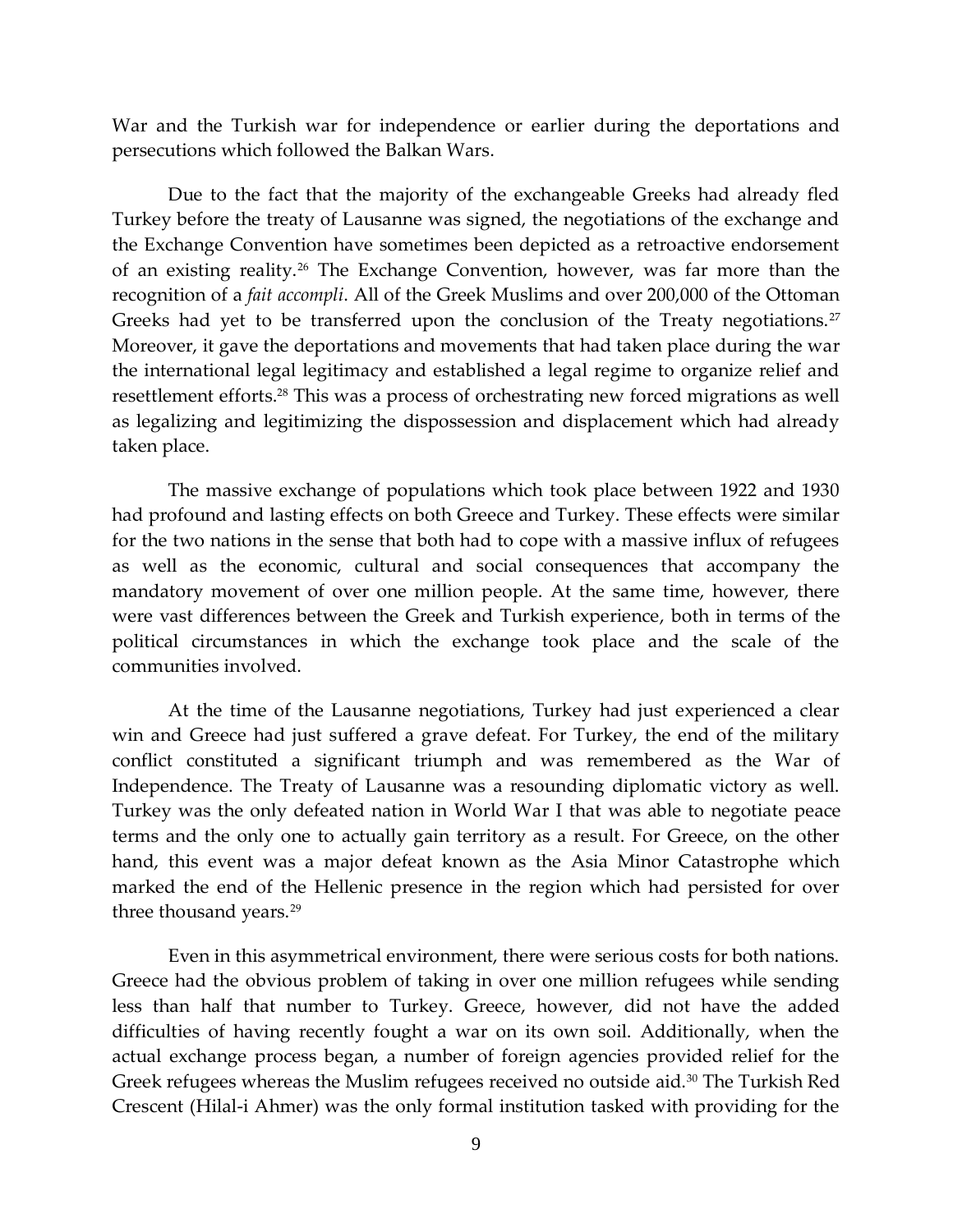Muslim refugees and they were seriously hindered in their efforts by a lack of funds and resources.<sup>31</sup> In light of the difficulties caused by the forced migrations in both countries, the fact that both the Turkish and Greek delegations came to the conference determined to see an exchange take place is very telling. For Turkey in particular the risks and hardships of exchange were considered acceptable in order to finish the project of demographic homogenization and national consolidation started in the late Ottoman Era.

## **Prelude to the Conference: The Use of Population Exchange in the Near East**

Population exchange as a tool for dealing with regional and demographic problems was not a new idea for either Greece or Turkey. In the wake of the Balkan Wars both the Ottoman Empire and Bulgaria agreed to oversee and implement a population exchange in the areas along the newly defined border. The displacement which occurred during the war due to pressures of the conflict as well as formal and informal deportations had left both Bulgaria and the Ottoman Empire with grave concerns over the security of the border as well as the refugee situation. With the conflict over, both countries wanted to secure their control over the populations in the periphery. One third of the Bulgarian population was Muslim and most of those Muslims were ethnically Turkish. <sup>32</sup> As there were also ethnic Bulgarian Christians on the Ottoman side of the boarder, both countries were concerned about potential nationalist irredentism.

Although the exchange would nominally be a voluntary one, most of the demographic changes had already taken place over the course of the war. Therefore, the treaty served to provide retroactive legitimacy to the movements which had occurred during the war and to "encourage" those who still remained to leave as quickly as possible.<sup>33</sup> This process was to be implemented under the supervision of a Bulgarian-Ottoman mixed commission whose purpose was to maintain order along the frontier. Ultimately, formal implementation of this agreement was blocked by the outbreak of World War I, but the actual migrations had almost all taken place already.

While Venizelos was eager to avoid any appearance of being the originator of the exchange idea, he had, in fact, accepted Turkish proposals for a similar exchange operation as prime minister of Greece in 1914. Following the Bulgarian agreement reached in the previous year, the Ottoman and Greek governments agreed to exchange the Greeks of Eastern Thrace and the rural Greek population of İzmr for the Muslims of Macedonia. The preparations got as far as establishing a mixed commission to oversee and implement the exchange in June of 1914 before the operation was brought to an end by the outbreak of World War I.<sup>34</sup>

## **Continuities in Homogeneity and Sovereignty**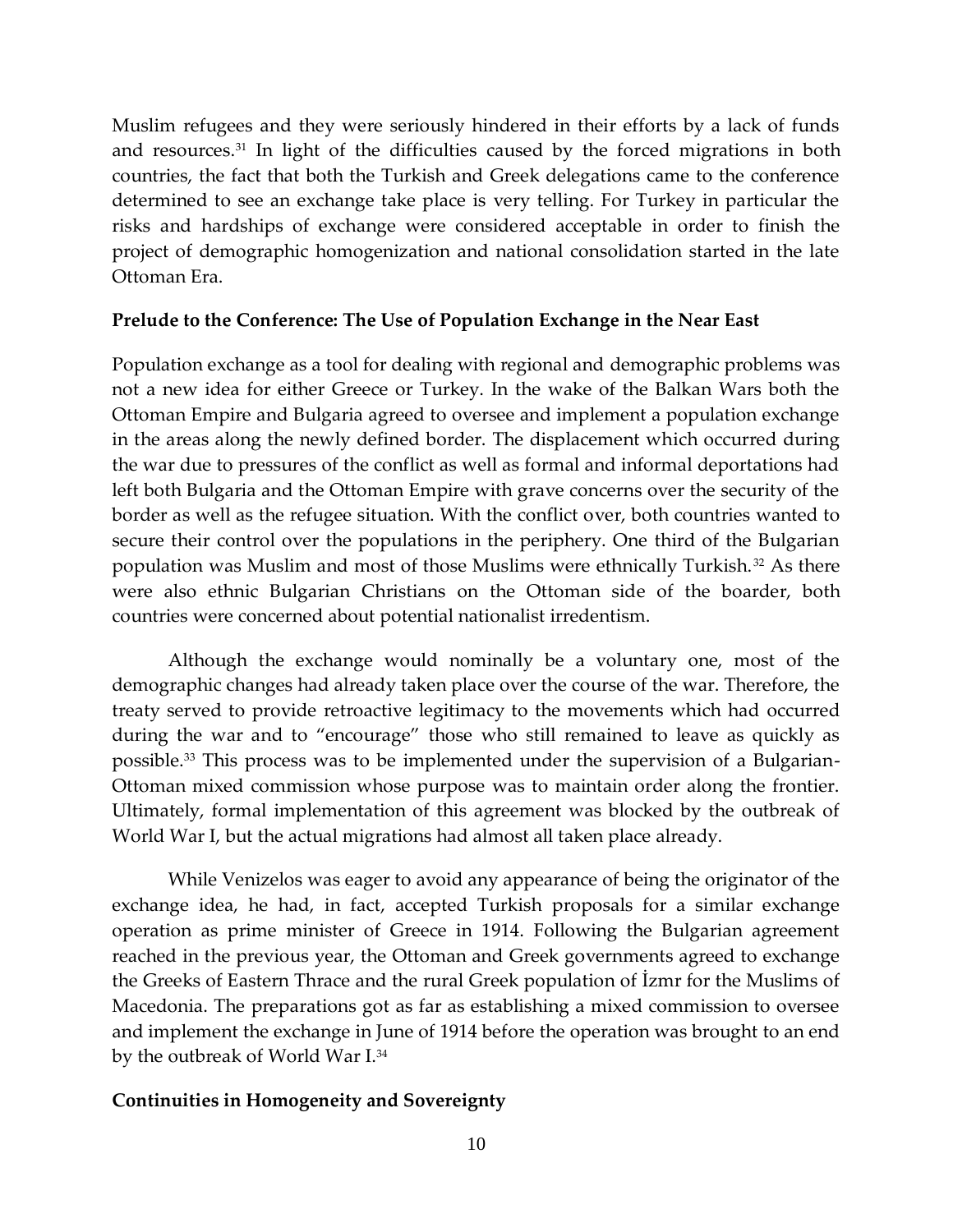The Greek and Turkish delegations came to Lausanne intending to see an exchange of some sort take place. Greece was in a state of political and economic turmoil domestically due to the dramatic failure of the Asia Minor adventure.<sup>35</sup> Refugees had been fleeing from the Ottoman Empire into Greece ever since 1913, creating a desperate refugee crisis for the Greek government. In need of housing for the current refugees and international loans, Venizelos had every reason to try to bring about a resolution of the exchange issue as quickly as possible. Agreeing to the exchange would both speed the settlement process and help to mitigate the housing shortage with the departure of Muslims from Greece. Turkey, on the other hand, had just emerged victorious in a struggle to establish its national sovereignty. There was also a need in Turkey to deal with the refugee problems caused by World War I. The Turkish delegates, however, negotiated from a position of strength. They were intent upon securing a stable future for Turkey once and for all.

Although the Turkish nationalists would later present the "New Turkey" as wholly distinct from its Ottoman predecessor, in reality the two were tied not only by ideology and aspirations but also by policy and even political leaders. Although all members of the triumvirate of the CUP had fled the country two days after the signing of the Armistice of Mudros in 1918, key figures remained in Turkey and joined with Mustafa Kemal's nationalists. Şükrü Kaya, who had been the head of the İAMM while it was tasked with organizing the Armenian deportations under the CUP, was promoted to the post of Interior Minister under Mustafa Kemal.<sup>36</sup> Also like many of the key leaders of the CUP, nearly half of those in core leadership positions during the earliest years of the Turkish Republic came from lands that were lost during the Balkan Wars of 1912-1913 and became refugees following the Ottoman defeat.<sup>37</sup> They had been forced to flee their homes and rebuild their lives in Anatolia. This may shed some light on why the nationalists embraced and glorified Anatolia as the new heartland of Turkey with such fervor. The Turkish nationalists carried many of the goals, fears, and ideas which had driven the progressive radicalization of the CUP's policies during the First World War with them into the Lausanne Conference.

## **War Aims and Peace Aims**

The war aims of the CUP persisted as well after the initial Ottoman defeat and the dissolution of the party. Many of the original CUP war aims, such as the withdrawal of the trade capitulations and abrogation the planned Armenian homeland in Anatolia were issues that the Turkish delegation fought for at Lausanne. Moreover, the legacy of the CUP's demographic engineering policies and the aim of creating a Muslim national economy can be seen clearly in the Turkish negotiations, particularly concerning the minority questions.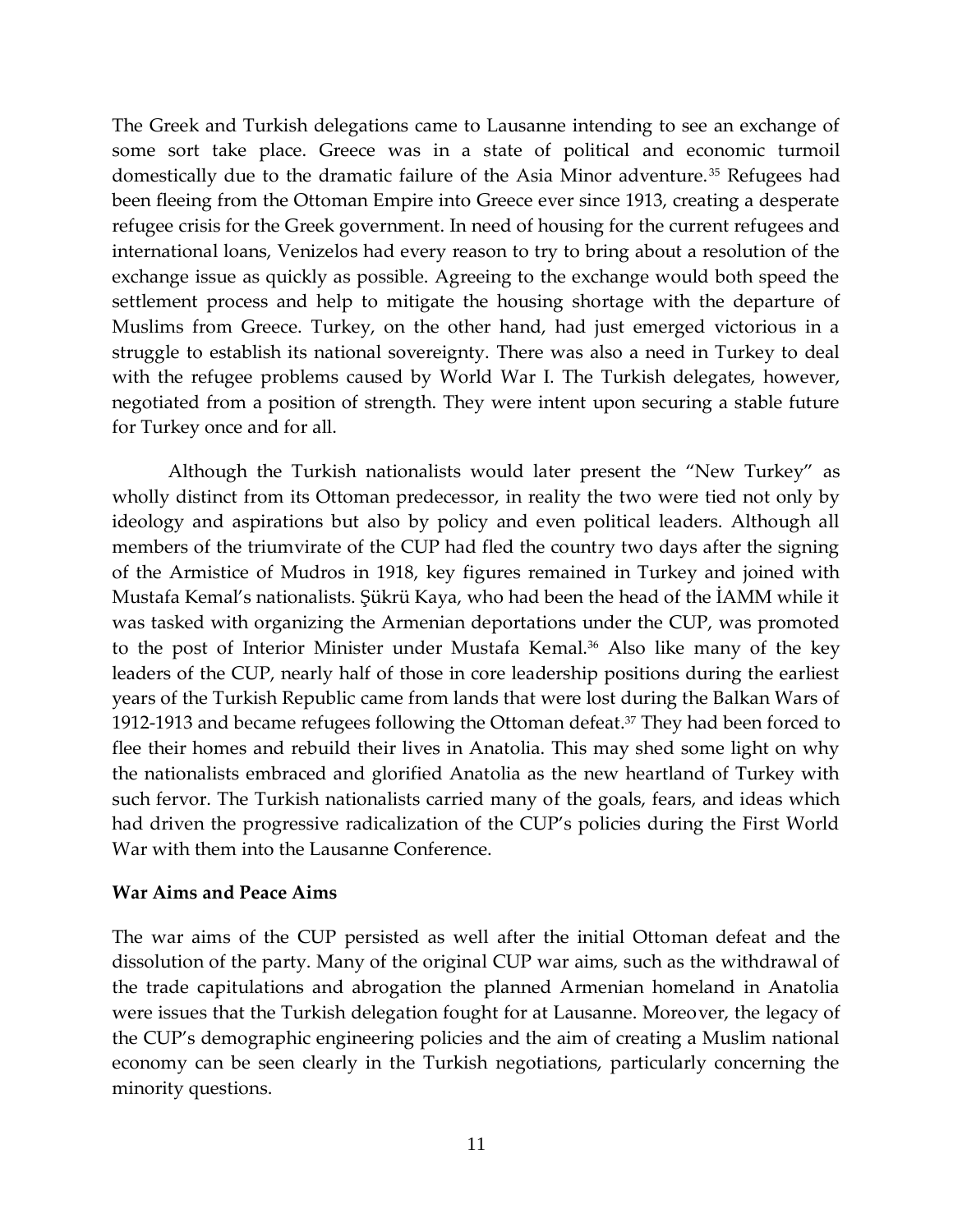Just as it had been for the CUP, the creation of a homogeneous national economy was paramount for the Turkish nationalists. During the Greek invasion, Falih Rıfkı gave voice to this rhetoric of economic nationalism saying, "We will defeat the Greeks with bayonets in the field and with our boycotts behind the war front."<sup>38</sup> Additionally, "abandoned" residences of the exchanged populations were to be used to house the incoming Muslim refugees, functioning much like the laws on "abandoned" Armenian property. In the negotiations on the exchange, the Turkish delegation explicitly linked the issue of non-Muslim minorities with foreign intervention in domestic affairs. In nearly every statement on the exchange or the question of minorities, the Turkish delegation linked the issue at hand to that of internal security or national sovereignty.

Although it had been discussed with both the Greek and Turkish leaders prior to the conference, the first person to broach the subject of the exchange was Dr. Fridtjof Nansen. Despite the fact that both Venizelos and İsmet İnönü came to Lausanne with an exchange of some sort in mind, it is Dr. Fridtjof Nansen who was charged with being responsible for the origination of the exchange plan by historians in aftermath of the Convention.<sup>39</sup> Nansen had been appointed by the League of Nations as the League's High Commissioner for Refugees in 1921. He had worked with both the Greek and Turkish governments prior to the conference in an attempt to ameliorate the massive refugee crisis in both countries and attended the Lausanne conference in order to advise on refugee and humanitarian issues. During the Lausanne Conference, both Venizelos and İnönü accused each other of initiating the idea. But each of them pointed to Nansen as the principal figure behind the exchange.<sup>40</sup>

In a meeting of the Territorial and Military Commission on December 1, 1922, the question of an exchange and how it could be carried out was brought up by Dr. Fridtjof Nansen. During this meeting of the Territorial and Military Commission Dr. Nansen spoke at length about his proposals for carrying out an exchange. He emphasizes that he is basing his recommendations "upon a knowledge that all Governments here represented are in favor of what I proposed."<sup>41</sup> Dr. Nansen argued that "to unmix the peoples of the Near East will tend to secure the true pacification of the Near East."<sup>42</sup>

While Nansen believed that an exchange was the best way to deal with the economic and humanitarian crises that were overwhelming the Near East, he was clearly also cognizant of the human costs that such an exchange would incur. He actually stated that he did not believe that the treaty would yield positive results for the Greek and Muslim minorities themselves. "On the contrary, I believe that any exchange of populations, however well it were carried out, must impose very considerable hardships, perhaps very considerable impoverishment upon great numbers of the individual citizens."<sup>43</sup> According to Nansen, the only reason he was willing to propose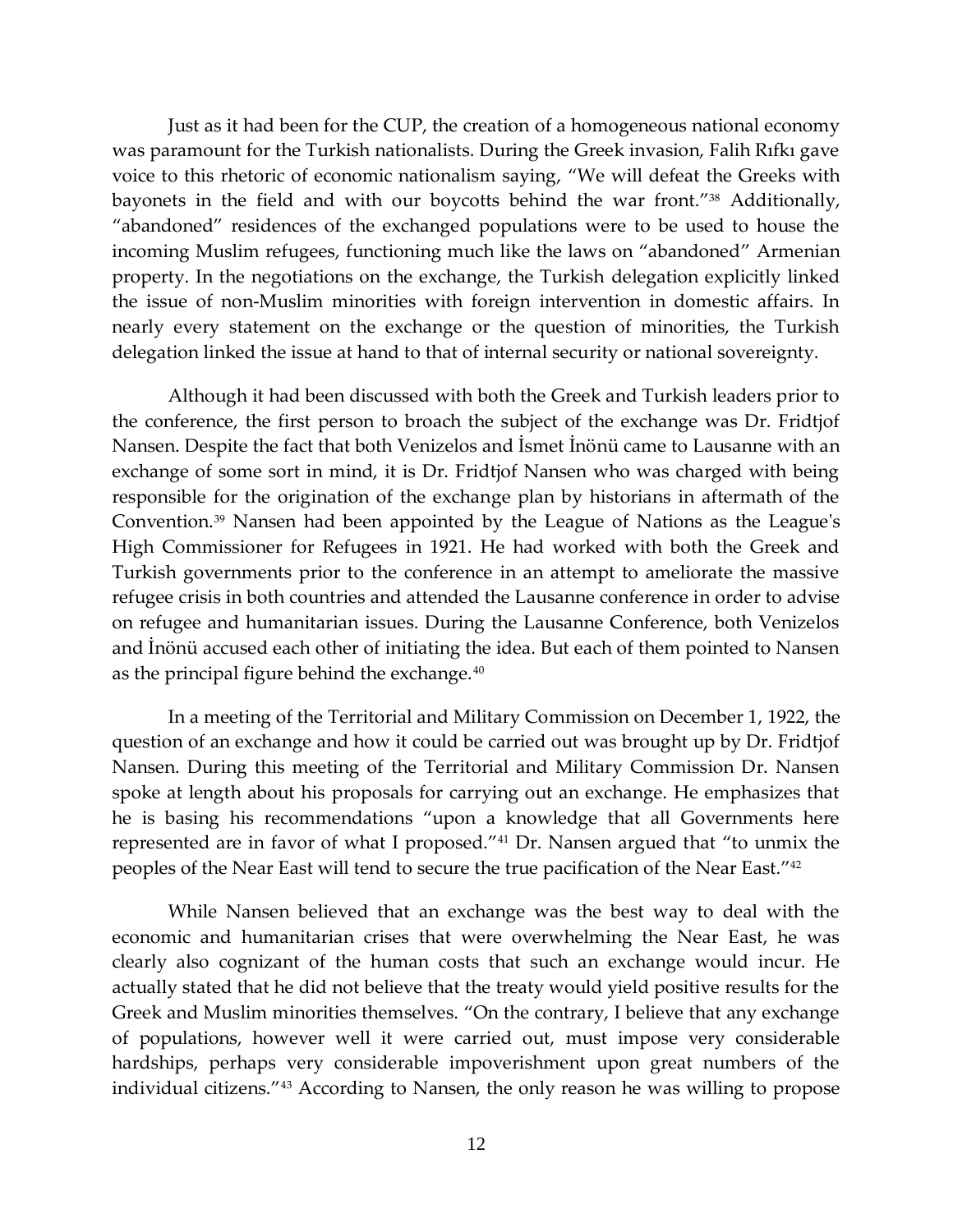such a plan was that he believed that the cost of inaction would be far greater for all involved.

During the same meeting İnönü and Venizelos also spoke on the subject of the exchange. At this point Venizelos voiced a rather half-hearted opinion that the exchange need not be compulsory. He stated that "did not wish to insist" that the Muslims of Greece leave the country. This sentiment is severely undercut by the fact that he immediately followed this statement with a description of the grave problem of Greek refugees who were being housed in schools and churches rather than the homes of Greek Muslims.<sup>44</sup> Nevertheless, he does repeat that he would prefer the exchange to be voluntary rather than mandatory.<sup>45</sup>

İnönü stated that the question of exchange could not be discussed without considering the question of minorities as a whole. The fact he viewed the question of the Greek exchange as inextricably linked to the question of all minorities in Turkey is telling. It demonstrates that for the Turkish delegation at least, the aim of the population exchange was not merely the "pacification" of the disputed territories. Rather it was part of a larger project which involved all of the non-Muslims who still remained in Turkey.

## **Minority Questions and National Sovereignty**

Nowhere is the imprint of the CUP more clearly stamped than on the Turkish delegation's position on the minority questions. In a statement delivered on December 12, İnönü recounts a history of the Ottoman Empire's relationship with the Great Powers and its non-Muslim minorities starting in 1774. In his account he described a series of unjustified foreign interventions upon a liberal Empire which was continually betrayed by disloyal minorities. He focused almost exclusively on the case of the Armenians prior to World War I and ended his speech with the firm declaration that "the amelioration of the lot of the minorities in Turkey depends above all on the exclusion of every kind of foreign intervention and of the possibility of provocation coming from outside."<sup>46</sup> This remark is clearly informed by the history of World War I where the threat of nationalist fifth columns and the "inner enemy," both real and imagined, was omnipresent. İnönü goes on to argue that Turkey's security from foreign interference could "only" be established through the reciprocal exchange of Turkish and Greek populations.<sup>47</sup> The juxtaposition of a history of the Armenian question, which had been "addressed" brutally during World War I, followed by the proposed solution of the Greek exchange illustrates the connection that the Turkish delegation saw between the two cases. Both were part of a larger process to ensure Turkey's freedom and national homogeneity.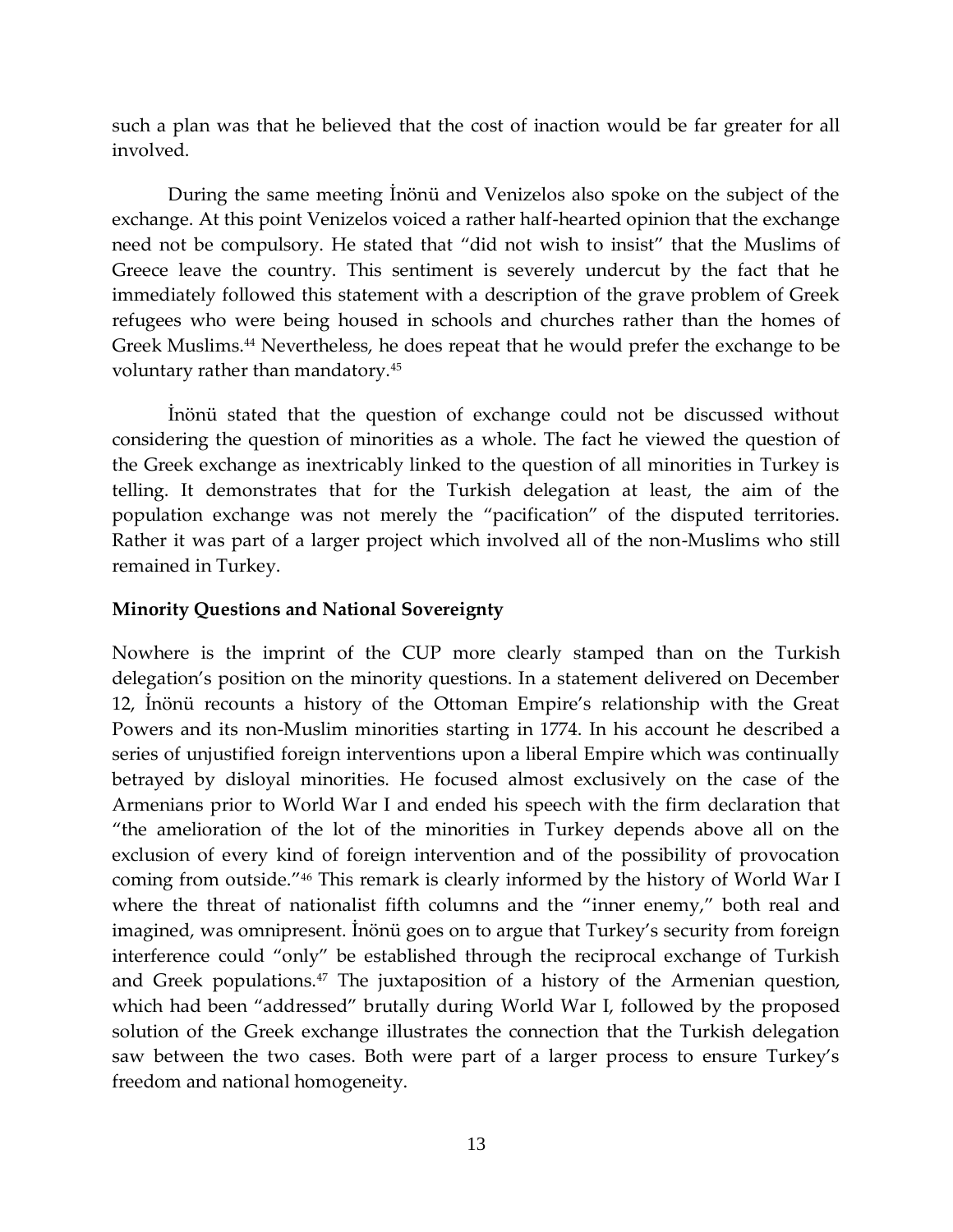The legacy of European intervention in Ottoman domestic affairs on the basis of protecting non-Muslim minorities was one of the main factors in setting the Turkish delegation's position on the minority issues. It is clear from the Turkish position during any discussion of the minority questions in the Lausanne Conference that Turkey was determined to eliminate this particular route into its internal affairs. During the December 13 meeting of the Territorial and Military Commission İsmet İnönü stated that view of the Turkish delegation was based on their "legitimate desire to prevent minorities in Turkey from becoming weapons in the hands of foreigners, capable of being utilized for subversive purposes."<sup>48</sup> The most dangerous of these "weapons" in the mind of the Turkish nationalists was the Armenians.

During the meetings of the Sub-Commission on Minorities, the Turkish representatives absolutely refused to discuss the matter of the Armenians and Assyro-Chaldeans.<sup>49</sup> Their staunch refusal to give an inch with regards to these particular groups stems from the fact that the Armenians had initially been granted an autonomous homeland in Eastern Anatolia under the now defunct Treaty of Sevres. This dismemberment of what remained of the Ottoman Empire was the Turkish nationalists' worst nightmare. While the territorial integrity of Anatolia had already been seen as sacrosanct before World War I, the experience of the nationalists, who had fought since 1919 to wrest Turkey from the Great Powers and the invading Greek army, had heightened its importance exponentially. Because the territory allotted to the Armenians included in the Treaty of Sevres had been granted a form of reparations for Armenian losses due to the CUP led deportations and massacres, the Turkish delegation refused to even acknowledge that crimes had been committed against the Armenians.

During his speech of December 12, İnönü gives a lengthy history of the Armenian problem but ends his narrative with the 1909 massacres. He explains the massacres of 1894-1896 and 1909 in terms of provocation by Armenian revolutionaries who were stirred to rebellion by Russian agents.<sup>50</sup> This narrative of justified state intervention to prevent a Russian backed Armenian revolt is so close to the early nationalist narrative concerning the 1914-1916 massacres that it is possible that İnönü was using these earlier instances to implicitly justify the actions taken against the Armenians during the war without formally acknowledging what happened.

This refusal to even give the appearance that the Turkish delegation would consider territorial concessions for the Armenians led the Turkish delegation to refuse to even be in the same room as the Armenian representatives. Although the Armenians were not permitted to send formal delegations they did send unofficial representatives. When the European delegates on the Sub-Commission on Minorities proposed to hear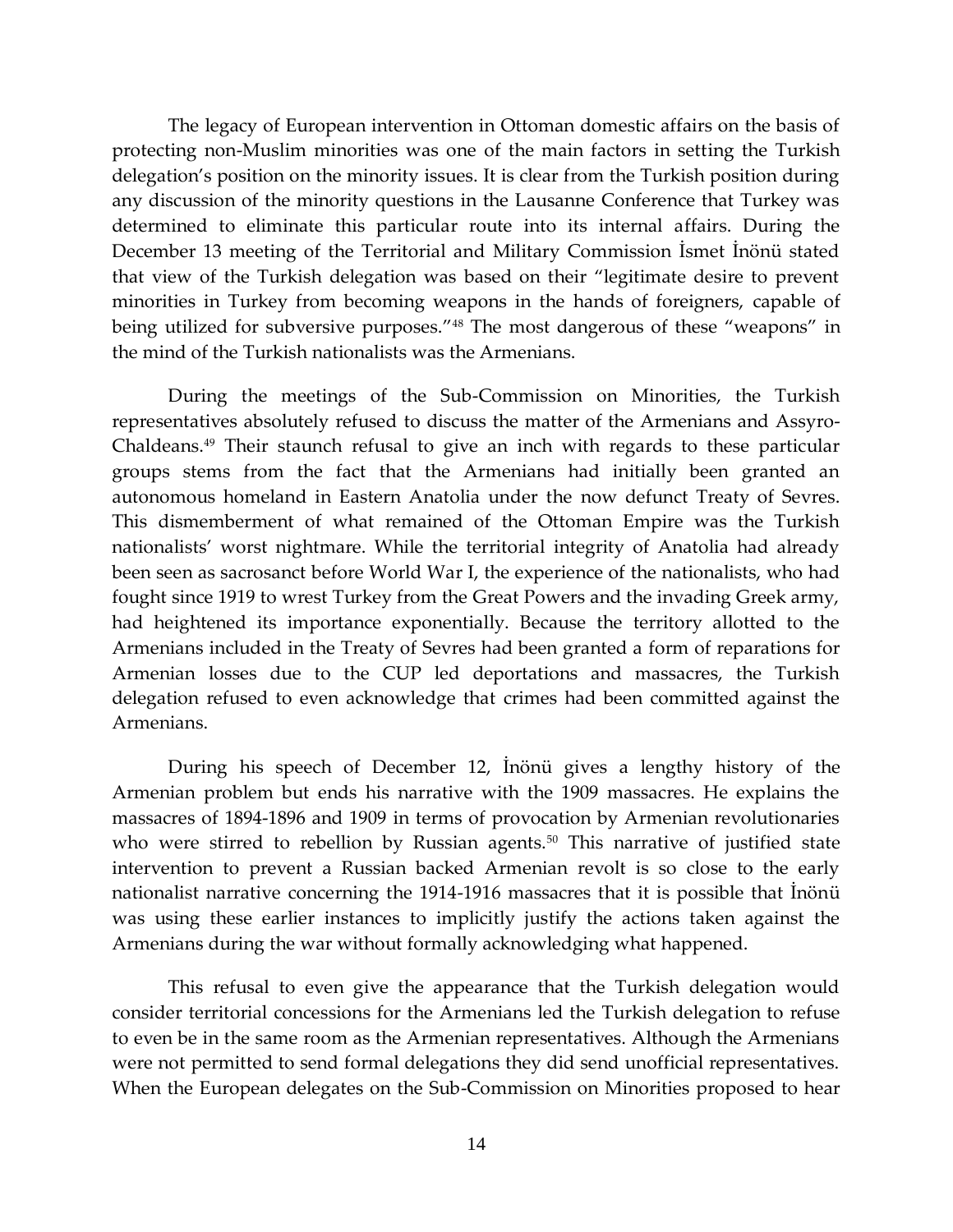the unofficial Armenian delegation to speak on the need for a national homeland, the Turkish delegation refused absolutely to allow them to be heard at the official session. Because of the protest of the Turkish delegation, the official session of the Sub-Commission was postponed and the Armenian representatives were heard by all the members of the Sub-Commission apart from the Turkish delegation.<sup>51</sup> In the Inönü's December 12 speech, the last point he makes to in his summation of the delegation's position is that the "best guarantees for security" would be granted to "all communities whose members have not deviated from their duty as Turkish citizens."<sup>52</sup> It is clear that the territorial reparations granted to the Armenians under the treaty of Sevres as well as their perceived treachery during the war had disqualified the remaining Armenians in Turkey from being Turkish citizens.

Although it was clear that discussions of the topics Armenian and Assyro-Chaldean minorities were not going to end productively, Lord Curzon had wanted the discussion of protections for minorities in Turkey to include Muslim minorities, including the Kurds, Circassians, and Arabs.<sup>53</sup> Any hopes he had for a broader definition of minority groups were quickly dashed by the Turkish delegation. The Turkish representatives insisted that "minorities" be defined in the treaty explicitly as non-Muslims. In a statement concerning the definition of "minorities" İnönü explained that there was no need for the Sub-Commission to concern itself with Muslims since "there were no Muslim minorities in Turkey, for no distinction was made either in theory or practice between the various elements of the Muslim population."<sup>54</sup> This definition of the minority groups is also mirrored in the definition of the 'exchangeable' communities. It was at the urging of the Turkish delegation that religion was used as the defining characteristic for determining who was to be transferred between the two nations.

The fact that religion rather than language separated "exchangeable" and "nonexchangeable" as well as "Turk" and "minority" served two purposes. First, it allowed the Turkish delegation to avoid discussions about the treatment of Muslim minorities such as the Kurds. Because they were not covered by the minority protections, the new Turkish government was able to continue the efforts to curtail the growth of a Kurdish national movement such as prohibiting the teaching of the Kurdish language.<sup>55</sup> Second, it ensured that the Armenians who had either fled or been driven out of Anatolia during the war would not be able to return and reclaim their "abandoned" property or land as Turkish citizens. Whereas the definition of who "belonged" in Turkey had been either ambiguous or implied during the late Ottoman era, it was now clearly laid out that non-Muslims had no place in Turkey.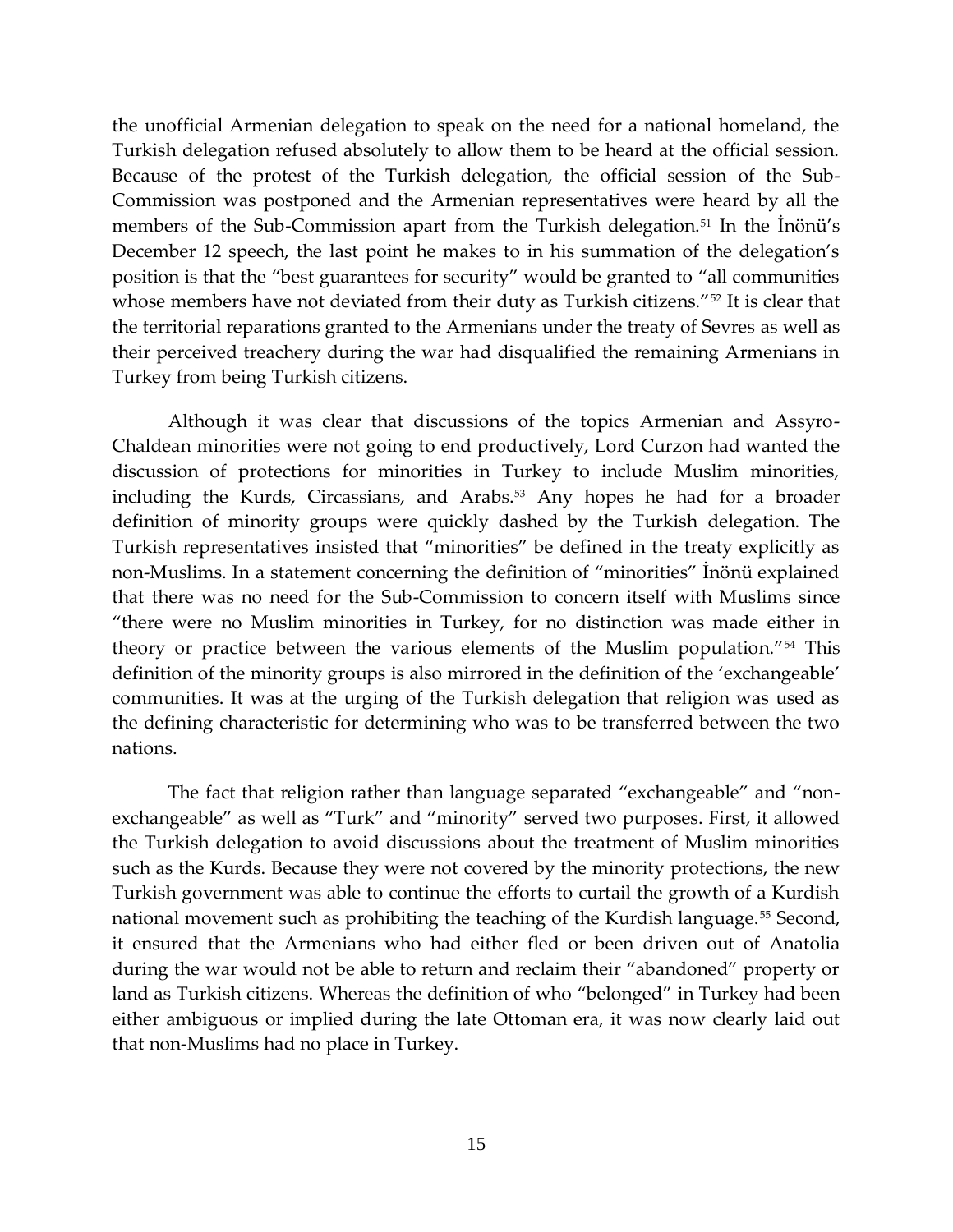The Turkish delegation believed that a population exchange based on religious criteria was the best way to ensure the survival of the Turkish nation. Dr. Rıza Nur, the deputy-head of the Turkish delegation at Lausanne, stated rather bluntly that the mandatory population would resolve the minority questions for Turkey since, without any minorities left in Turkey, there would no longer be a pretext for foreign intervention. In his memoirs, Nur explained the delegation's reasoning behind the hardline they took on the minority issue, "The most important thing was the liberation of Turkey from the elements which through the centuries had weakened her either by organizing rebellions or by being the domestic extensions of foreign states. Hence the making of the country uniformly Turkish ... was a huge undertaking." $^{56}\backslash$ 

Nur's explanation of the Turkish nationalists' view of the minority question taken together with their attitudes towards the Armenian matter and the Armenian representatives demonstrates an outlook that it quite similar to that of the CUP in its demographic policies.

This is not to say that Turkey was alone in its desire to homogenize and build the nation state. At the same time that the CUP saw its country embroiled in a fight for survival in the modern world, Venizelos was voicing almost identical concerns in Athens. Speaking about the need for Greece to consolidate the "Greater Greece" which had been won through conquest, Venizelos warned that "the establishment of Greece as a State, self-sustaining, able to defend itself from the attacks of its enemies was for her a matter of life or death."<sup>57</sup> Just as Turkey wanted to shed its former imperial identity and consolidate its power in Anatolia, Greece was abandoning the "Great Idea" (Μεγάλη Ιδέα) in the wake of the Asia Minor Catastrophe. The Great Idea was an ethnonationalist aspiration of establishing a "Greater Greece" which would encompass all areas inhabited by ethnic Greeks, including the territories in Asia Minor.<sup>58</sup>

For both Turkey and Greece, ethnic homogeneity was seen as a prerequisite for building a stable nation. On June 17, 1930, Venizelos spoke before parliament as prime minister, urging the members to ratify the Ankara Convention which would begin the conclusion of the Exchange Convention. In this speech he addressed the need for Greece to follow in Turkey's footsteps:

Turkey herself—new Turkey—is the greatest enemy of the idea of the Ottoman Empire. New Turkey does not wish to hear anything about an Ottoman Empire. She proceeds with the development of a homogenous Turkish national state. But we also, since the catastrophe of Asia Minor, and since almost all our nationals from Turkey have come over to Greek territory, are occupied with a similar task.59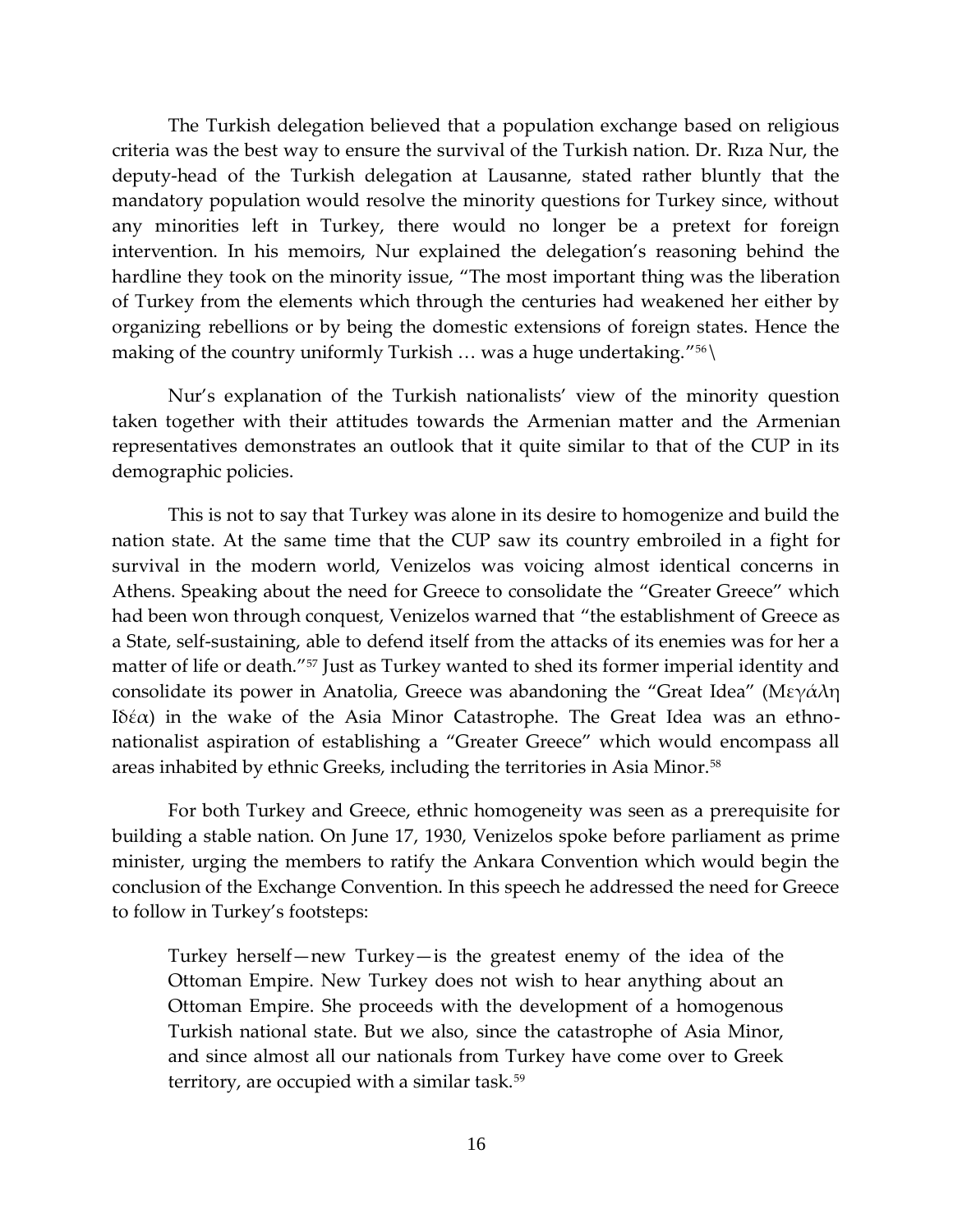The CUP and, later, Mustafa Kemal sought to separate themselves from the shadow of the Ottoman Empire which they saw as overburdened, underfunded and unable to survive in this new age of nation states. Similarly, Venizelos decided that the enterprise of expansionism that had cost the Greek state dearly in money, political stability, and diplomatic credibility should be replaced with a strong, centralized nation state.<sup>60</sup> In the period following the Lausanne conference Greece as well as Turkey turned to ethnic nationalism to use as the foundation for building up and consolidating the state.

#### **Conclusions and Implications for the Future**

The Exchange Convention of the Treaty of Lausanne was the first officially conducted population exchange which was compulsory in name as well as effect. Its negotiation marked the first time that international legal legitimacy was given to the use of forced migrations as a tool for achieving national and regional stability. The Exchange Convention was used as a means of managing nationalist passions in two ways. First, the removal of minority populations from the state was a way of undermining the strength of any nationalist fifth columns. Second, the "repatriation" of the refugees to their supposed country of ethnic origin was seen as a way of channeling ethno-nationalism in a manner that would bolster the power of the state.

Although it had its roots on the periphery of Europe, this mechanism of compulsory population transfer as part of a peace settlement spread far beyond the Aegean and Near East in the years after its official implementation. The idea of large scale population exchange became more palatable following the Lausanne Exchange and was seen increasingly as a regrettably harsh but necessary means of pacification and nation building. Carl Schmitt actually cited the case of the expulsion of the Greeks from Turkey as an evidence that "democracy requires…first homogeneity and second if the need arises—an elimination or eradication of heterogeneity."<sup>61</sup> In the 1930s and 40s numerous population transfers were carried out by Nazi Germany citing the right of protection over their own people, and later, compulsory transfers of ethnic Germans from central eastern Europe were orchestrated by the Allies. The British led partition of India in 1947 also involved the forced migration of large populations based on religious identity.

The *ex post facto* legitimization of the previously unsanctioned forced migrations in Cyprus in 1974 and Bosnia in the early 1990s also fit into the Lausanne model. In most of these cases, the Greco-Turkish exchange was cited as a crucial precedent.<sup>62</sup> Although compulsory transfers are illegal under international law today, the use of nominally voluntary transfers and mass expulsions remains a "global legal commodity" for the purpose of bringing about conflict resolution and national stabilization.<sup>63</sup> The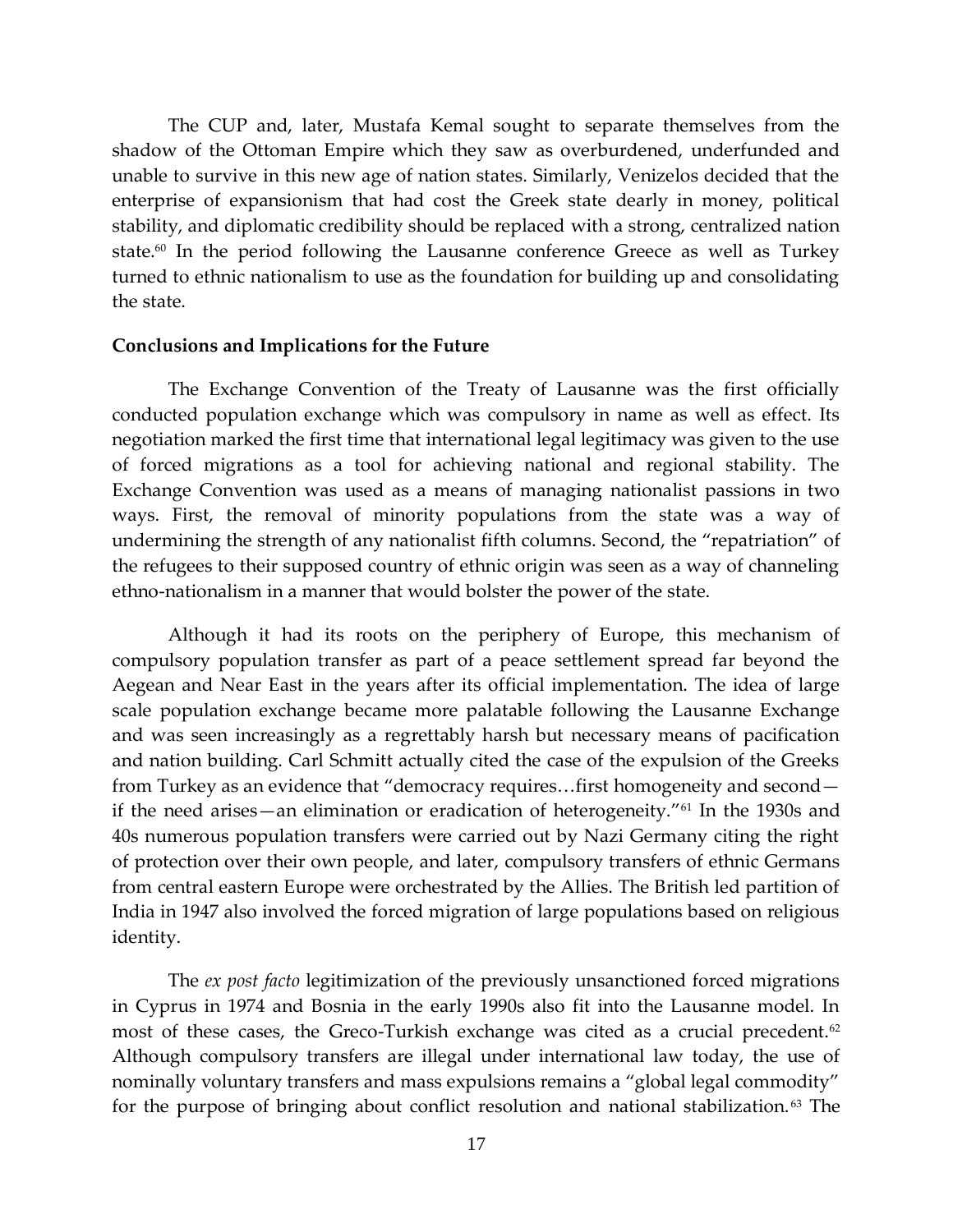Annan Plan for Cyprus was criticized as essentially the legitimization of the illegal displacement of the Greek Cypriots of northern Cyprus which occurred during the Turkish invasion in 1974. Although the Annan Plan had provisions for the resettlement of displaced peoples, the restrictions were so numerous and complex that the practical prospects for resettlement were rendered almost worthless. Speaking in 2003 before the referendum on the Annan Plan, Cypriot President, Tassos Papadopoulos, asserted that "Acceptance of the Annan Plan in its present form does not constitute an initiative. On the contrary, it constitutes acceptance of the fiat accompli of invasion and occupation."<sup>64</sup>

The Annan Plan was ultimately rejected by the Greek Cypriot community, thus rendering the plan null and void, according to its own terms. Despite the rejection of the Annan Plan, the attitude of the international community to the Cyprus issue has been very similar to that seen in reaction to the Dayton Accords in Bosnia. As long as the threat of immediate bloodshed was gone and there was some promise of stability, maintaining the status quo achieved through war crimes came before the rights of the individuals. Although both the Annan Plan and the Dayton Accords pay lip service to the idea of the right of return, in neither case was large scale resettlement ever part of the intended outcome. In the evolution of such treaties from Lausanne to India and Pakistan, to Cyprus, to Bosnia, we can see how the Ottoman Empire served as a laboratory for establishing the legal underpinnings of the use of demographic engineering in the process of nation-building and stabilization.

#### **ENDNOTES**

 $\overline{a}$ 

<sup>1</sup> Estimates of the exact number of exchanged persons are impossible. Many Greeks had already fled from Asia Minor before the Treaty came into effect. Many movements in either direction were informal. Estimates of the flow into Turkey range from 350,000-500,000 although the lower number is more likely. Flows into Greek are a minimum of 1.3 million and might well go as high as 1.5 million.

<sup>2</sup> Briton Busch, *Mudros to Lausanne: Britain's Frontier in West Asia 1918-1932* (Albany: SUNY Press, 1976); (Alexandra.J.Karambelas@gmail.com)Harry Howard, *Turkey, the Straits, and U.S. Policy* (Baltimore: Johns Hopkins University Press, 1974).

<sup>3</sup> Roderic Davison, "Turkish Diplomacy from Mudros to Lausanne" in *The Diplomats: 1919-1939* edited by Gordon Craig and Felix Gilbert (Princeton: Princeton University Press, 1953), p. 207.

<sup>4</sup> Douglas Dakin, *The Unification of Greece* (London: Ernest Benn, 1972), 268; for commentary see Onur Yıldırım, "The 1923 Population Exchange, Refugees and National Historiographies in Greece and Turkey," *East European Quarterly*, 40:1 (2006), p. 47.

<sup>&</sup>lt;sup>5</sup> Yıldırım, "The 1923 Population Exchange," p. 55.

<sup>6</sup> *Ibid*, 46.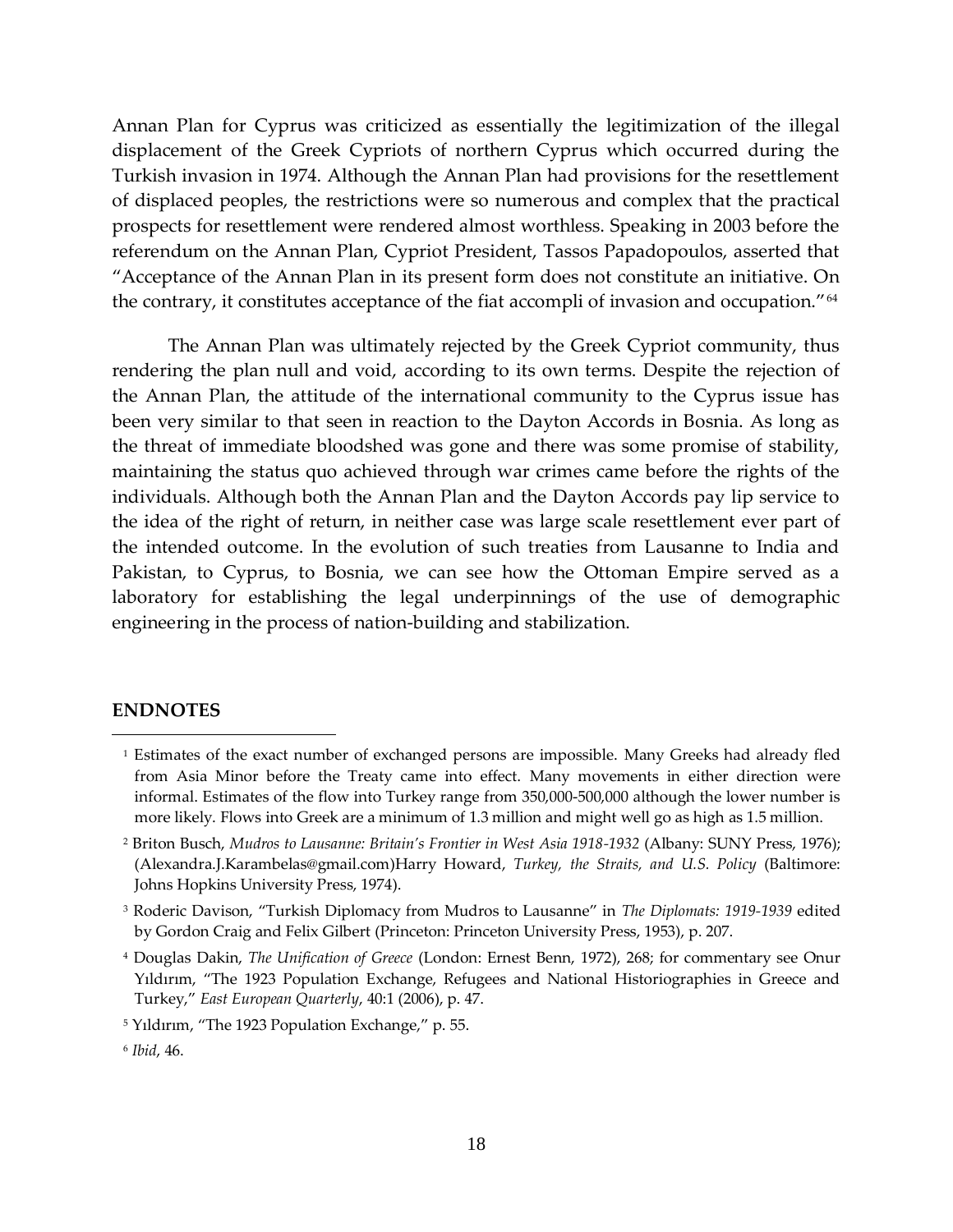- <sup>7</sup> Hercules Millas, "The Undertone of Text" in *Crossing the Aegean: An Appraisal of the 1923 Compulsory Exchange Between Greece and Turkey* edited by Renee Hirschon (New York: Berghahn Books, 2003), p. 224.
- <sup>8</sup> Yıldırım, "The 1923 Population Exchange," p. 63.
- <sup>9</sup> Dimitri Pentzopoulos, *The Balkan Exchange of Minorities and its Impact on Greece,* (London: Hurst, 1962)
- <sup>10</sup> Yıldırım, "The 1923 Population Exchange," p. 54.
- <sup>11</sup> Arnold Toynbee, *The Western Question in Greece and Turkey: A Study in the Contact of Civilizations* (London: Constable and Co., 1922).
- <sup>12</sup> Bruce Clark, *Twice a Stranger: The Mass Expulsions that Forged Modern Greece and Turkey* (Cambridge: Harvard University Press, 2006), p. 248
- <sup>13</sup> *Ibid*, p. 250.

 $\overline{a}$ 

- <sup>14</sup> Renee Hirschon, *Heirs to the Greek Catastrophe: The Social Life of Asia Minor Refugees in Piraeus* (New York: Berghahn, 1998); Onur Yıldırım, *Diplomacy and Displacement: Reconsidering the Turco-Greek Exchange of Populations* (New York: Routledge, 2006).
- <sup>15</sup> Bloxham, *Great Game of Genocide*, p. 66.
- <sup>16</sup> Kurat, "Zeytun and the Commencement of the Armenian Genocide," p. 293.
- <sup>17</sup> Levene, "Zone of Genocide," 406; Bloxham, *Great Game of Genocide*, p. 67.
- <sup>18</sup> Hilmar Kaiser, "Genocide at the Twilight of the Ottoman Empire," in *The Oxford Handbook of Genocide Studies*, edited by Donald Bloxham et, al. (New York: Cambridge University Press, 2010), p. 370.
- <sup>19</sup> Akçam, *Shameful Act*, p. 119.
- <sup>20</sup>Erol Ülker, "Contextualising 'Turkification": Nation-Building in the Late Ottoman Empire, 1908-18," *Nations and Nationalism* 11 (2005), 613; Levene, "Zone of Genocide," 393; Üngör, "Seeing Like a Nation-State," p. 19.
- <sup>21</sup> Şeker, "Demographic Engineering," p. 471.
- <sup>22</sup> Ronald Suny, "Empire and Nation: Armenians, Turks, and the End of the Ottoman Empire," *Armenian Forum* 1(1998), p. 40.
- <sup>23</sup> Fridtjof Nansen in *The Lausanne Conference on Near Eastern Affairs, 1922-1923* from University of Toronto, Roberts Library Interactive Archive, <https://archive.org/details/recordsofproceedOOconfuoft/> accessed February 29, 2012, p. 114. For a more detailed account of Nansen's specific role: Harry Psomiades, *Fridtjof Nansen and the Greek Refugee Crisis, 1922-1924* (Bloomingdale, IL: The Asia Minor and Pontos Hellenic Research Center, 2011).
- <sup>24</sup> *The Convention Concerning the Exchange of Greek and Turkish Populations and Protocol*, Article 1.
- <sup>25</sup> Yıldırım, *Diplomacy and Displacement*, 91 (Tables 3 and 4).
- <sup>26</sup> For an example of this interpretation, see Joseph Schechtman *European Population Transfers 1939-1945* (Oxford: Oxford University Press, 1946), p. 17.
- <sup>27</sup> Umut Özsu "Fabricating Fidelity: Nation-Building, International Law, and the Greek-Turkish Population Exchange," *Leiden Journal of International Law* 24:4 (2011), p. 828.
- <sup>28</sup> *Ibid*. p. 828
- <sup>29</sup> Renee Hirschon, "The Consequences of the Lausanne Convention," in *Crossing the Aegean: An Appraisal of the 1923 Compulsory Population Exchange Between Greece and Turkey* edited by Renee Hirschon (New York: Berghahn Books, 2006), p.14.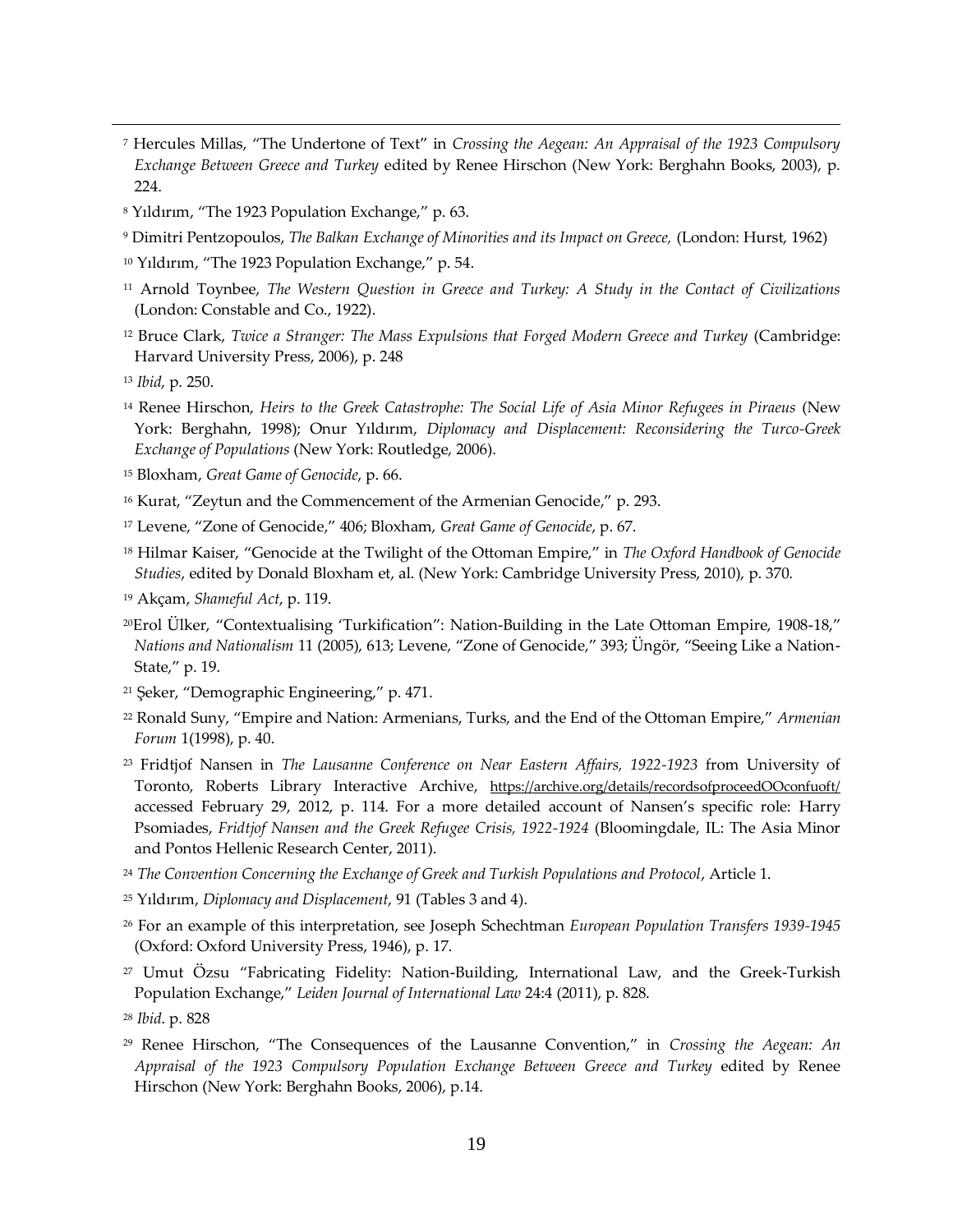Yıldırım, *Diplomacy and Displacement*, p. 137.

 $\overline{a}$ 

- Yonca Köksal, "Minority Policies in Bulgaria and Turkey: The Struggle to Define a Nation," *Southeast European and Black Sea Studies*, 6:4 (2006), p. 506.
- Peter Loizos, "Ottoman Half-Lives: Long Term Perspectives on Particular Forced Migrations," *Journal of Refugee Studies* 12:3 (1999), p. 237.
- John Petropulos, "The Compulsory Exchange of Populations: Greek-Turkish Peacemaking, 1922-1930," *Byzantine and Modern Greek Studies* 6:4 (1976), p. 146.
- Richard Clogg, *Parties and Elections in Greece: The Search for Legitimacy* (London: Hurst, 1987), p. 9.
- Bloxham, *Great Game of Genocide*, p. 99.
- Erik Zürcher "How Europeans Adopted Anatolia and Created Turkey," *European Review* 13:3 (2005), p. 383.
- Quoted in Yıldırım, *Diplomacy and Diplomats*, p. 67.
- For example see Charles Eddy, *Greece and the Greek Refugees* (London: G. Allen & Unwin, 1931), p. 51.
- Yıldırım, *Diplomacy and Diplomats*, p. 40.
- Territorial and Military Commission Meeting Minutes (December 1, 1922), *The Lausanne Conference on Near Eastern Affairs 1922-1923*, p. 114.

- *Ibid*, p. 115
- Meeting Minutes (December 1, 1922), *The Lausanne Conference*, p. 120.
- *Ibid*, p. 121.
- "Statement By İsmet Pasha," annex to the minutes of the Territorial and Military Commission (December 12, 1922), *The Lausanne Conference*, p. 204.
- *Ibid*.
- Territorial and Military Commission Meeting Minutes (December 13, 1922), *The Lausanne Conference*, p. 207.
- Territorial and Military Commission Meeting Minutes (January 9, 1923), *The Lausanne Conference*, p. 291.
- "Statement of İsmet Pasha," *The Lausanne Conference*, p. 200.
- "Turks Bar Hearing of Armenian Plea," *The New York Times*, December 27, 1922.
- "Statement of İsmet Pasha" *The Lausanne Conference,* p. 204.
- Meeting Minutes (January 9, 1923) in *The Lausanne Conference*, p. 296.

*Ibid,* p. 301.

- Yıldırım, *Diplomacy and Displacement*, p. 110.
- <sup>56</sup> Ayhan Aktar, "Homogenizing the Nation, Turkifying the Economy: The Turkish Experience of Population Exchange Reconsidered" in *Crossing the Aegean: An Appraisal of the 1923 Compulsory Population Exchange Between Greece and Turkey*, ed. Renee Hirschon (New York: Berghahn Books, 2006)*,* p. 87.
- <sup>57</sup> Speech before parliament published and translated as "The Proposed Extermination of the Hellenic Race in Asia Minor" in *Greece Her True Light: Her Position in the World-Wide War as Expounded by El. K.*

*Ibid,* p. 180.

*Ibid*.